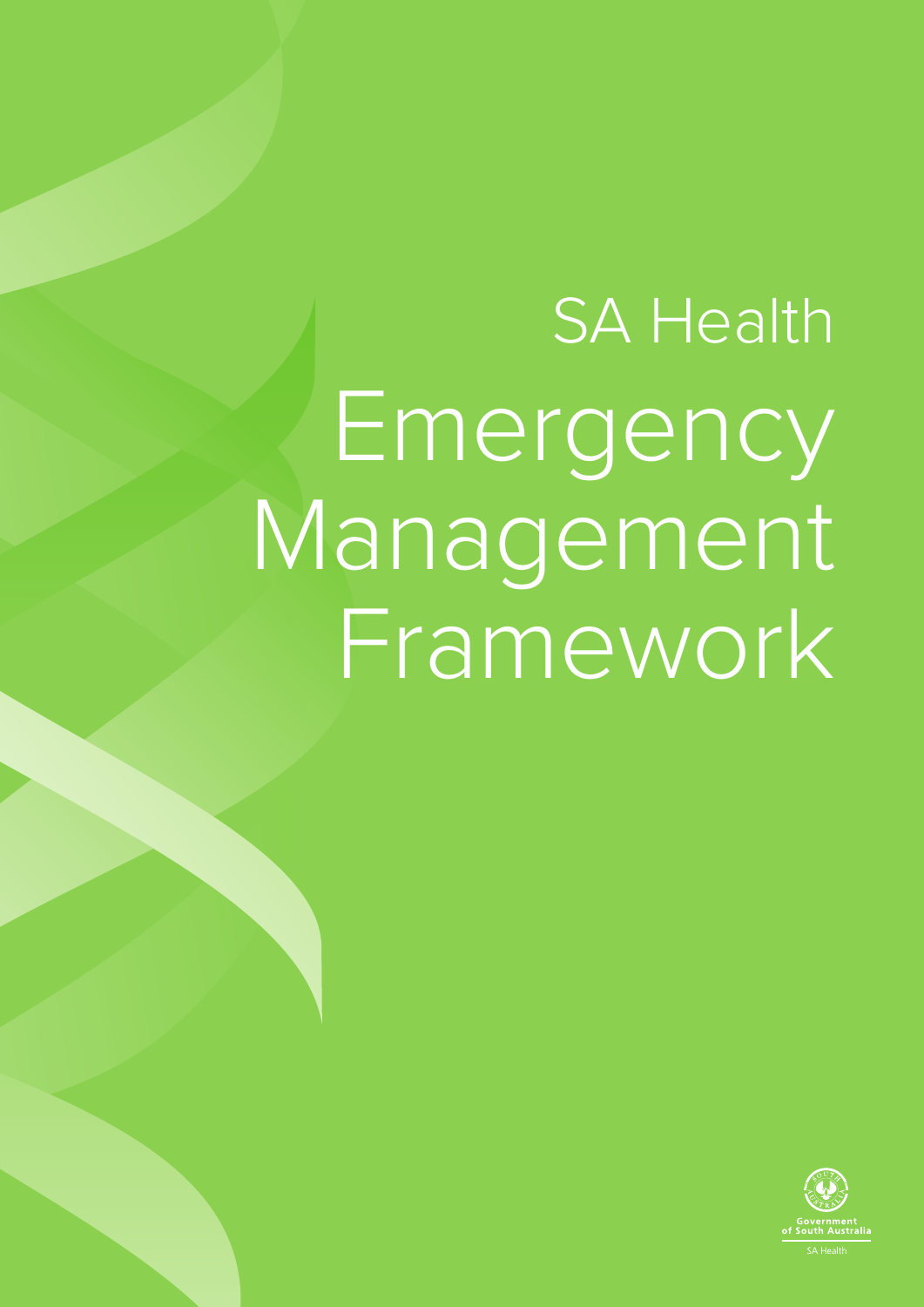## Version

| Reference   | <b>Details</b> |
|-------------|----------------|
| Version     | ∠              |
| Status      | Endorsed       |
| Next review | 2023           |

#### File Name and Location

#### Document Owner

| <b>Name</b>               | Role / Area                         |
|---------------------------|-------------------------------------|
| Emergency Management Unit | Public Health & Clinical Systems    |
|                           | Department for Health and Wellbeing |

# Revision History:

| Version | <b>Revision Description</b> | Date          |
|---------|-----------------------------|---------------|
| 0.5     | Initial Draft               | October 2013  |
| 1.0     | Original release            | November 2013 |
| 2.0     | $1st$ update                | June 2018     |

# **Approval / Endorsement**

| <b>Name</b>   | Title <sup>1</sup> | Signature | Date <sup>1</sup> |
|---------------|--------------------|-----------|-------------------|
| Chris McGowan | Chief Executive    |           |                   |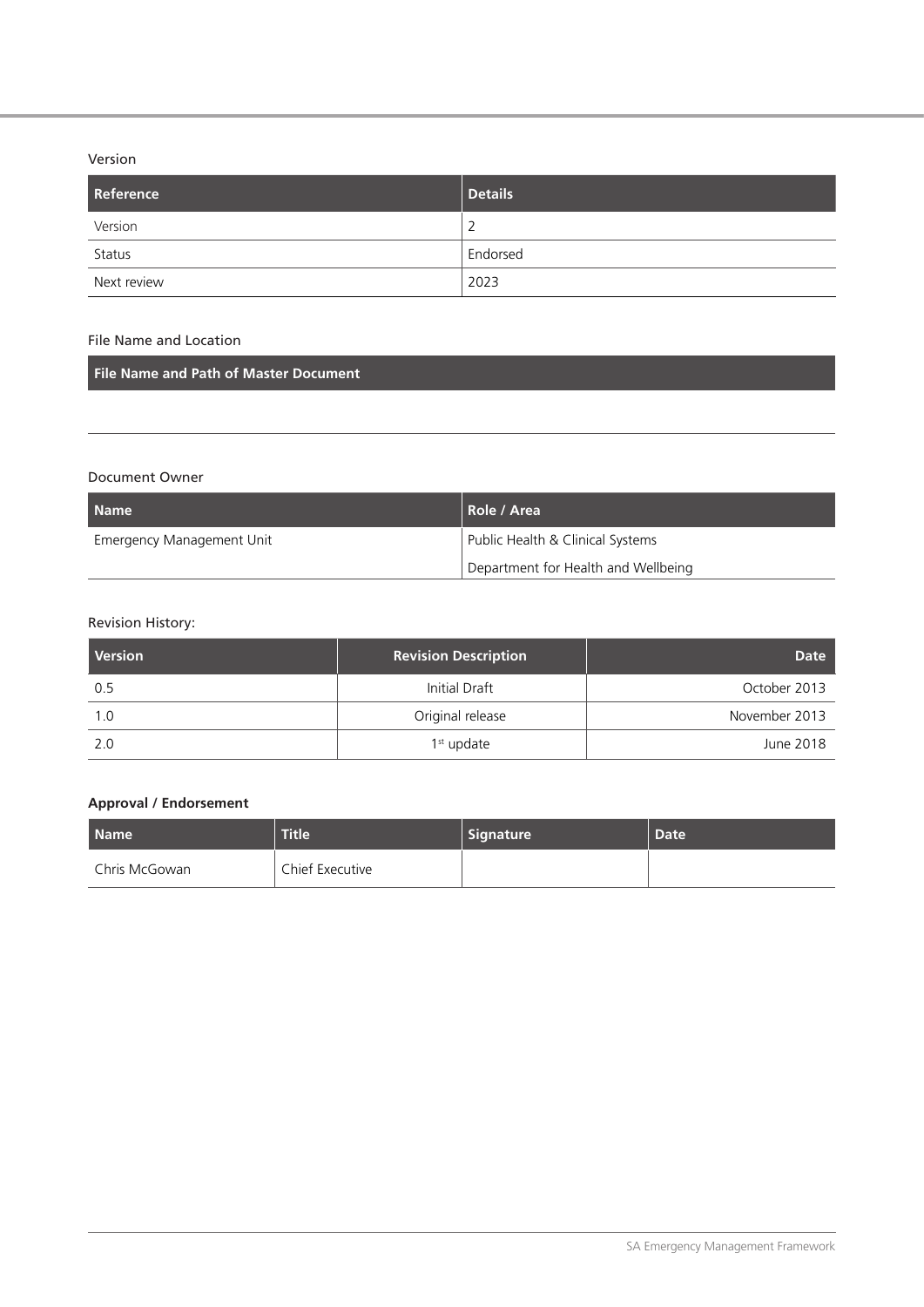# Contents

| Annex A<br>Principles of Incident Management - |
|------------------------------------------------|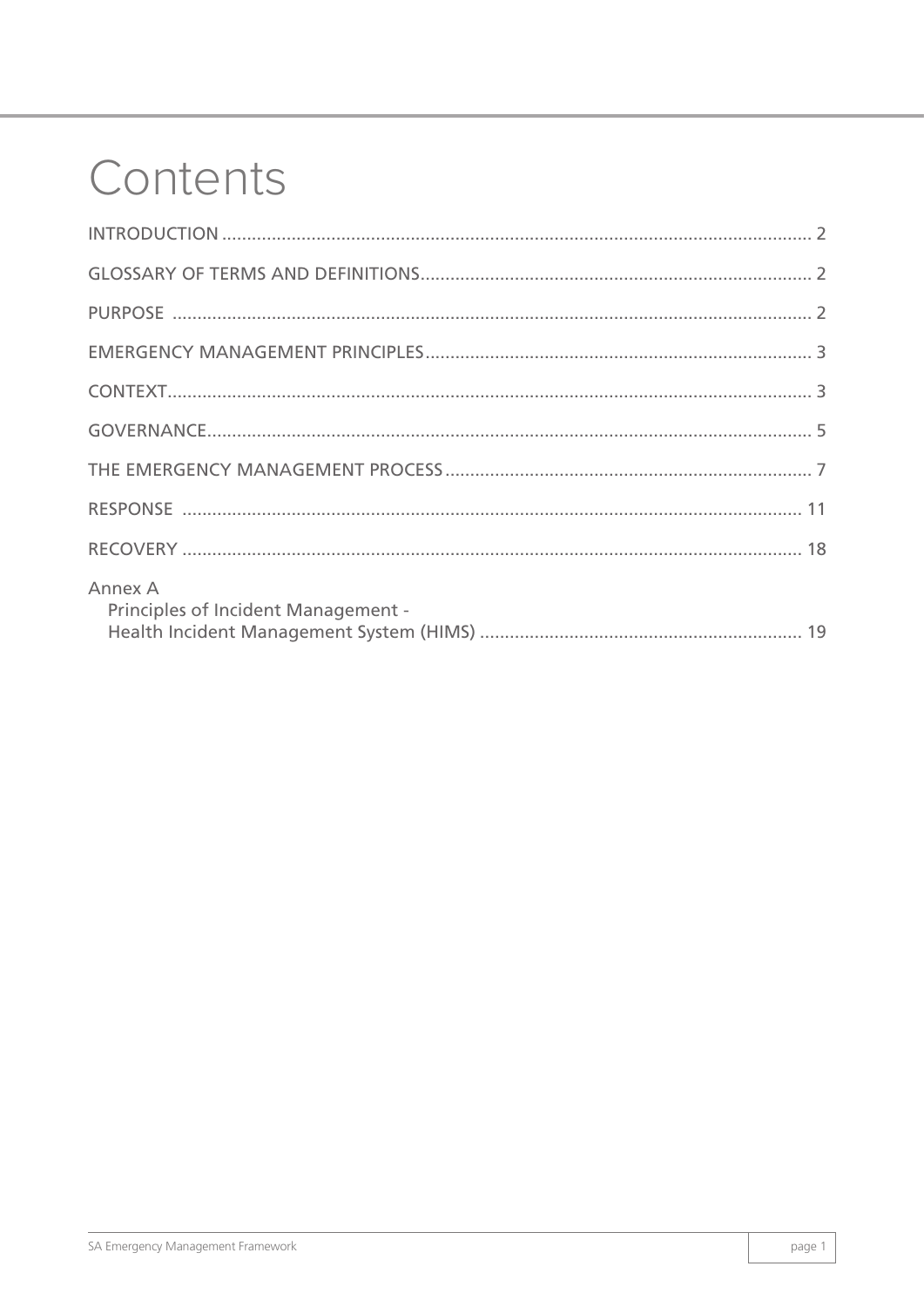# <span id="page-3-0"></span>INTRODUCTION

The number complexity and scale of incidents addressed by SA Health demonstrates the need for a robust and integrated framework for planning for, responding to and recovering from emergencies and other disruptive events. This framework outlines the arrangements to ensure a coordinated and integrated approach to such incidents for all SA Health entities and for SA Health to operate within a common framework with other agencies and jurisdictions.

This framework is designed to support Health Services achieve compliance with EQuIP National Guidelines and/or other relevant compliance and audit requirements. The framework is aligned with international and national standards and guidance:

- > ISO 22320:2012 Societal security Emergency Management Requirements for incident response
- > ISO 22300:2012 Societal security Terminology
- > AS/NZ ISO 31000:2009 Risk Management Principles and Guidelines
- AS 3745-2010 Planning for emergencies in facilities
- > AS 4083-2010 Planning for emergencies Health care facilities

# GLOSSARY OF TERMS AND DEFINITIONS

To allow consistency and avoid ambiguity in the definition and use of words and terms associated with emergency management an integrated glossary of terms and definitions has been developed. Details can be found in the *SA Health Disaster Management Glossary* due to be finalised mid/late 2018.

# PURPOSE

The purpose of this framework is to establish a clear and consistent approach to Emergency Management (EM) for all of SA Health, recognising its duties and responsibilities as outlined in the *Emergency Management 2004* and *Public Health Act 2011*. SA Health's role during emergencies is to provide, maintain and coordinate health services with an emphasis on early intervention and quality care, including:

- > Hospital, specialist health and medical services required for the treatment and care of a large number of casualties, including Mental Health care.
- Public Health actions to prevent and control infectious diseases in the community includes minimising potential environmental health risk factors arising from air, water, soil and hazardous substances.
- > Environmental Health services concerned with the health, well-being and safety of people and the environment in which they live, work or visit.

This frameworks objective is to establish and maintain a practical, scalable, and achievable approach to emergency management across SA Health including:

- > Development of comprehensive plans and procedures
- > Establishment of command and control arrangements
- > Identification of staff to perform key functions during an incident
- > Arrangements to ensure timely and efficient communication and coordination during an incident.
- > Recovery strategies to ensure a return to normal operations whilst capturing opportunities and lessons learned during the incident.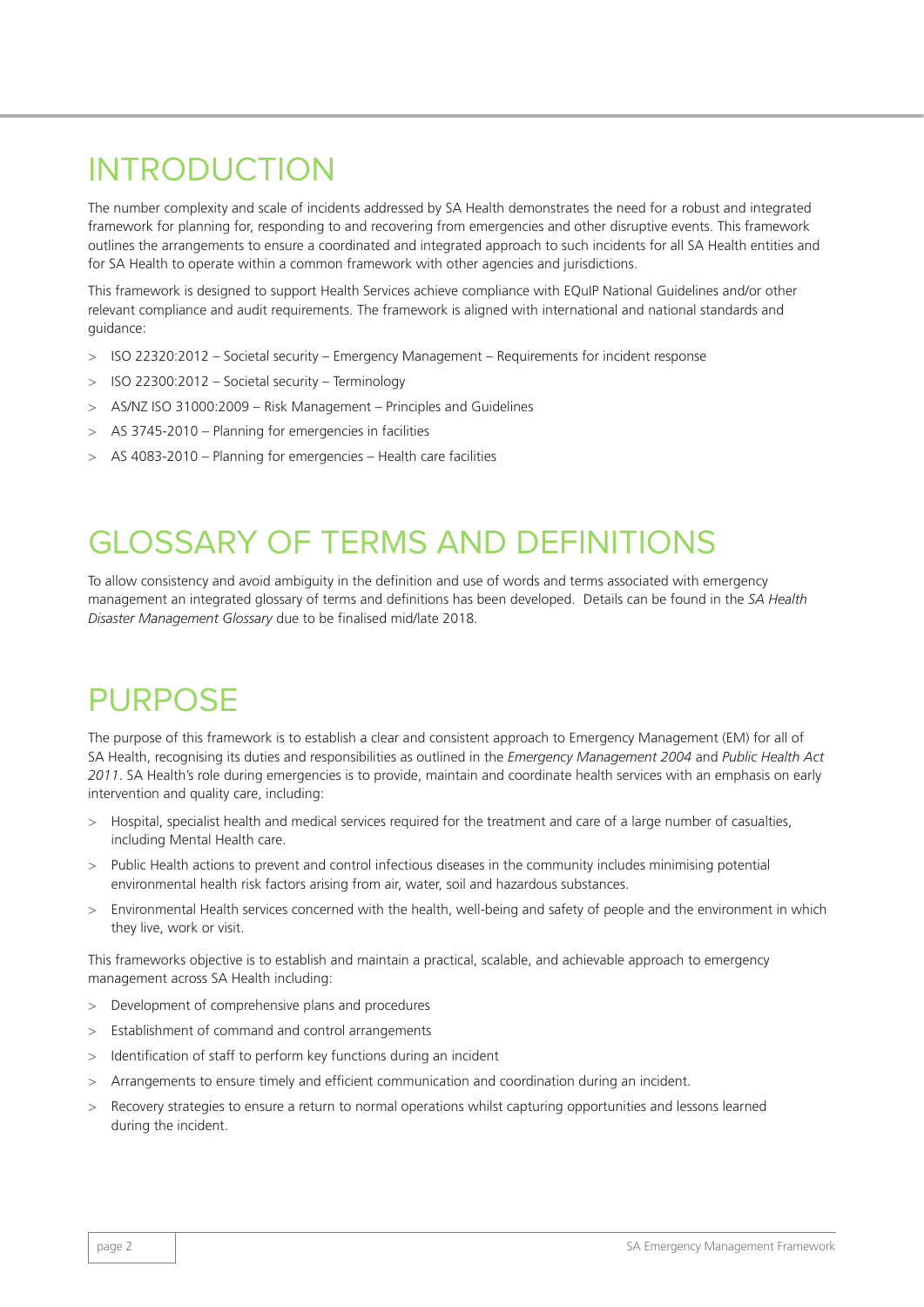# <span id="page-4-0"></span>EMERGENCY MANAGEMENT PRINCIPLES

SA Health will apply the following principles in achieving its emergency management objectives:

- > Clear governance outlining roles and responsibilities
- > Application of a clear command and control structure
- > Application of a common incident management framework aligned to functional management
- > Utilising an 'all-hazards' approach, considering the effects of risks from any hazard, accepting that specific risks may require specific mitigation and response strategies. This includes periods of extreme demand accepting that acute increases in activity can place undue stress on hospitals and impact on patient care and safety.
- > Employing a 'comprehensive approach' which considers prevention, preparedness, response and recovery (PPRR), in the development of emergency plans and procedures.
- > Development of SA Health staff through education, training and exercising, including an integrated approach and multi-agency coordination.
- > Continued monitoring and review, of arrangements, plans and incidents to improve emergency management across SA Health.

# **CONTEXT**

#### Scope

SA Health is the collective name for the health portfolio and agencies responsible to the Minister for Health. SA Health is the corporate identity for the portfolio and not the legal entity. The Department for Health and Wellbeing (DHW) sets the policy framework and strategic direction of SA Health and supports the delivery of public health services. Health Services is the broader reference to Local Health Networks (LHN's), including public hospitals, State- wide Services and other SA Health entities. This framework applies to the portfolio of services that comprise SA Health.

Whilst this framework does not apply to SA Ambulance Service (SAAS) it seeks to develop a close synergy and operational relationship with the emergency management framework and arrangements currently implemented within SAAS.

The SA Health Business Continuity (BC) Management Framework provides a structured approach to preparing for, responding to and managing significant business disruption incidents, that impact on normal operations. The incident management principles of this framework apply equally to business disruption incidents, regardless of their cause, as they do to any other emergency or adverse event.

This framework does not cover strategies related to information & technology disruption planning, response and recovery, which are addressed by the eHealth Systems service resumption program.

# National Emergency Management Arrangements

Under Australia's constitutional arrangements, state and territory governments have responsibility for emergency management within their jurisdictions, however, Australia's emergency management arrangements are based on partnerships between the Commonwealth, State, Territory and Local Governments. The Australian Government emergency management plans are supported by Commonwealth, State and Territory legislation which assigns responsibility to the Australian Government for national significant hazards.

#### State Emergency Management Arrangements

The Emergency Management Council (EMC) is a committee of Cabinet chaired by the Premier. Its objective is to ensure the adequacy of the State Emergency Management Plan, disaster preparedness and mitigation arrangements of government for all disasters.

The State Emergency Management Committee (SEMC) is a strategic planning committee that reports to the EMC on matters that relate to the preparedness of the State against identified hazards.

The State Emergency Management Plan (SEMP) outlines responsibilities, authorities and mechanisms to prevent, or if they occur manage, and recover from, incidents and disasters within South Australia.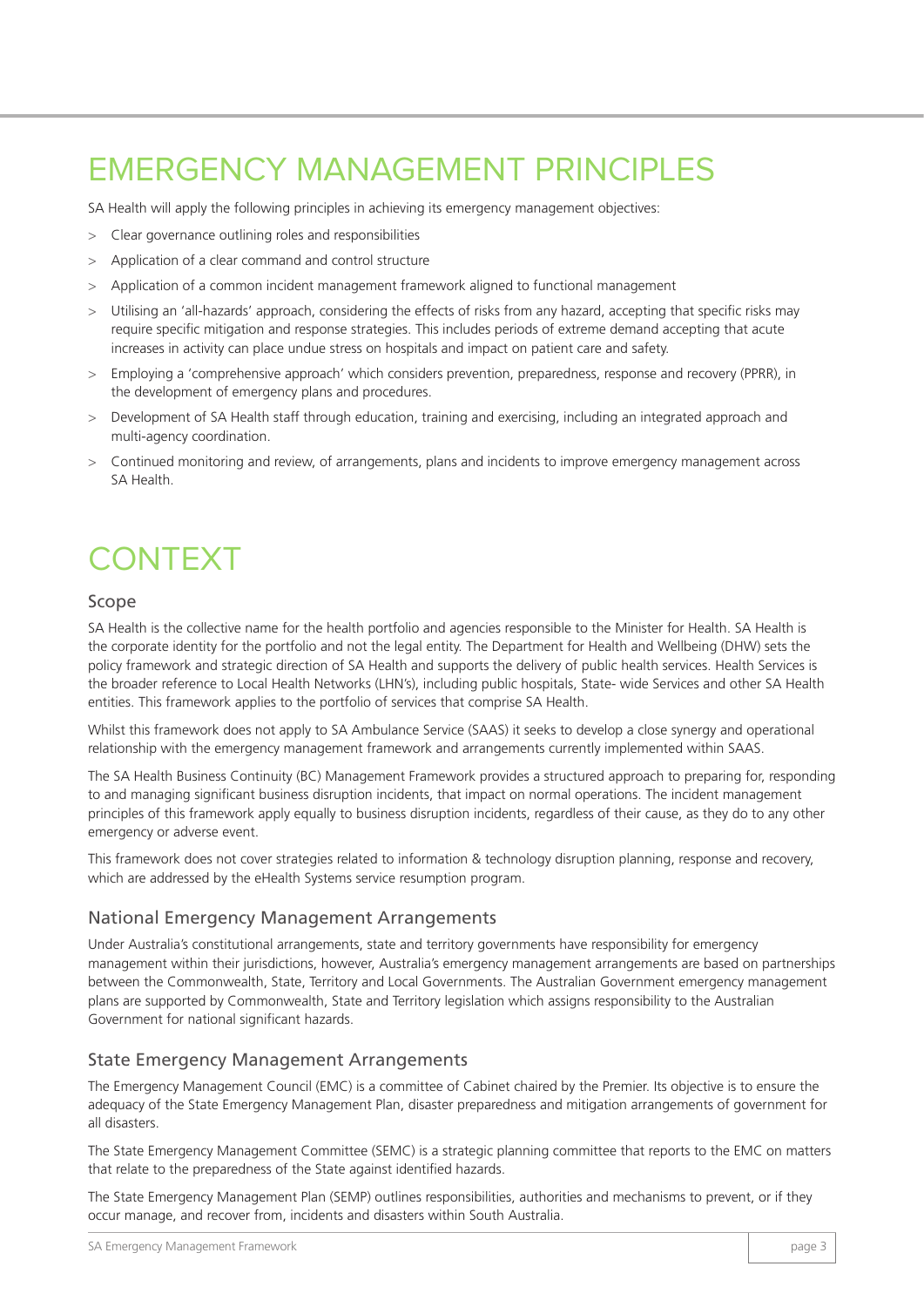# Hazard Leader

The SEMP identifies Hazard Leaders as the agency which has the knowledge, expertise and resources to undertake a leadership role for the planning of emergency management activities pertaining to its appointed hazard.

SA Health is the Hazard Leader for Human Disease

# Control Agency

A Control Agency exercises control over the State's emergency response for specific emergency incidents, including all participating support agencies and functional support groups.

SA Health is the control agency for human epidemic and food & drinking water contamination.

# Support Agency

Where a Control Agency is not the Control Agency for a particular emergency, they will be referred to as a Support Agency. A Support Agency will support the nominated Control Agency and is subject to direction by the nominated Control Agency. When an agency is supporting the Control Agency, its leader shall be known as the agency state/local commander.

# Functional Support Groups

Functional Support Groups (FSG) are comprised of both government and non-government agencies to perform functional roles to support the Control Agency or Support Agencies. They are not Control Agencies or Support Agencies. FSGs operate within the State Emergency Centre. They may also be included as part of a ZEST if appropriate. The leader shall be known as the Functional Support Group manager.

SA Health is not a FSG, SA Ambulance Service is the Ambulance and First Aid Functional Support Group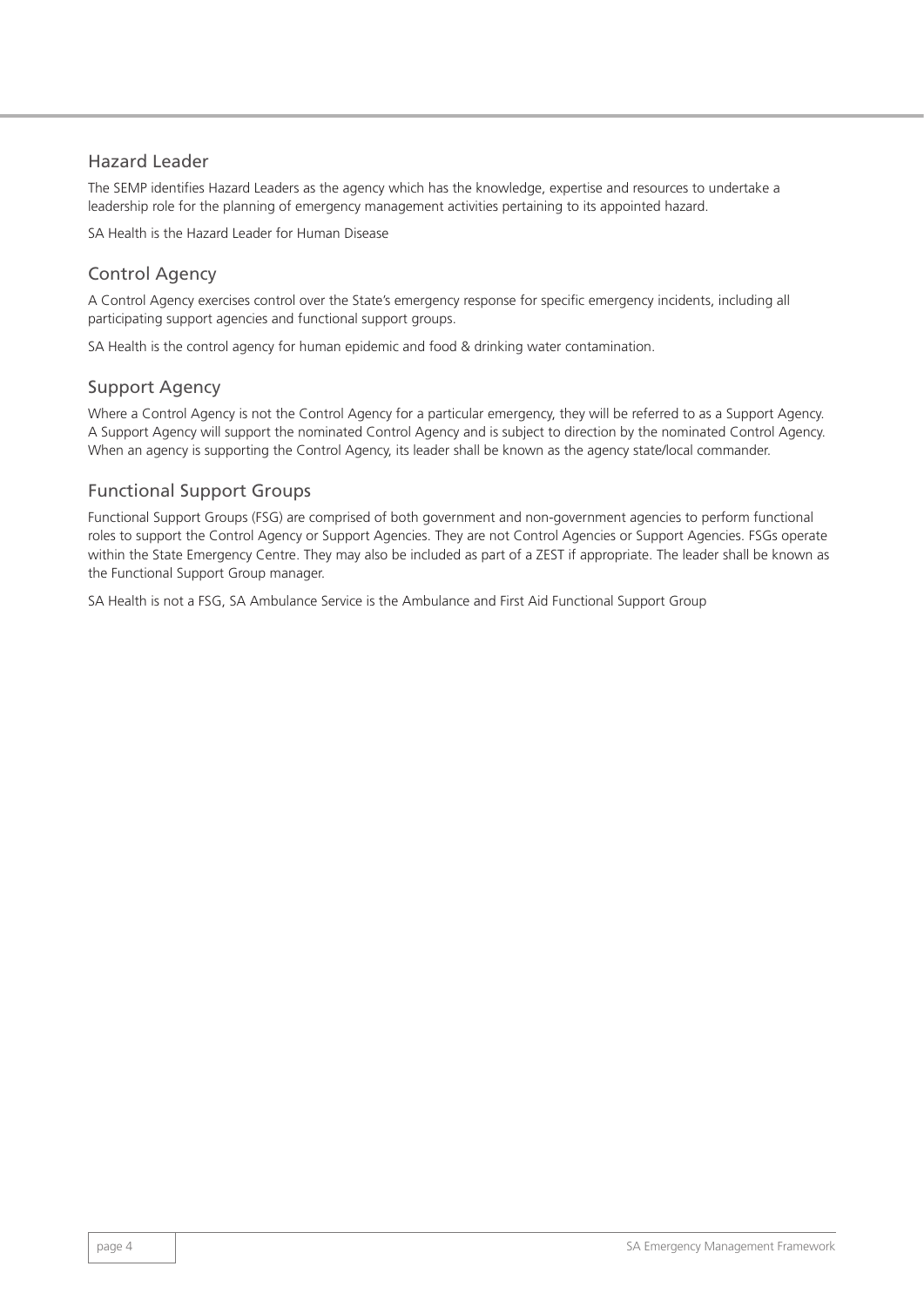# <span id="page-6-0"></span>**GOVERNANCE**

Clear and transparent governance and allocation of responsibility and accountability, is essential in ensuring consistency of emergency management arrangements across SA Health. The following committee roles and responsibilities apply:

**Portfolio Executive** - will support the Chief Executive by:

> Providing direction on operations and improvements of LHN's that form the public health system in South Australia

**Health Emergency Management Committee (HEMC**) - will support the Chief Executive through:

- > Strategic oversight of Emergency Management activities across SA Health
- > Monitoring compliance with the SA Health EM Policy and Framework
- > Making recommendations to Portfolio Executive on emergency management issues across SA Health.

#### **LHN/Service Emergency Management Committees** – will support SA Health through

- > Providing strategic direction on LHN/Service emergency management
- > Ensuring compliance with legislation and SA Health Directives relating to EM.

The governance structure is outlined in Figure 1. Below

#### **Figure 1.**



# **Governance Structure**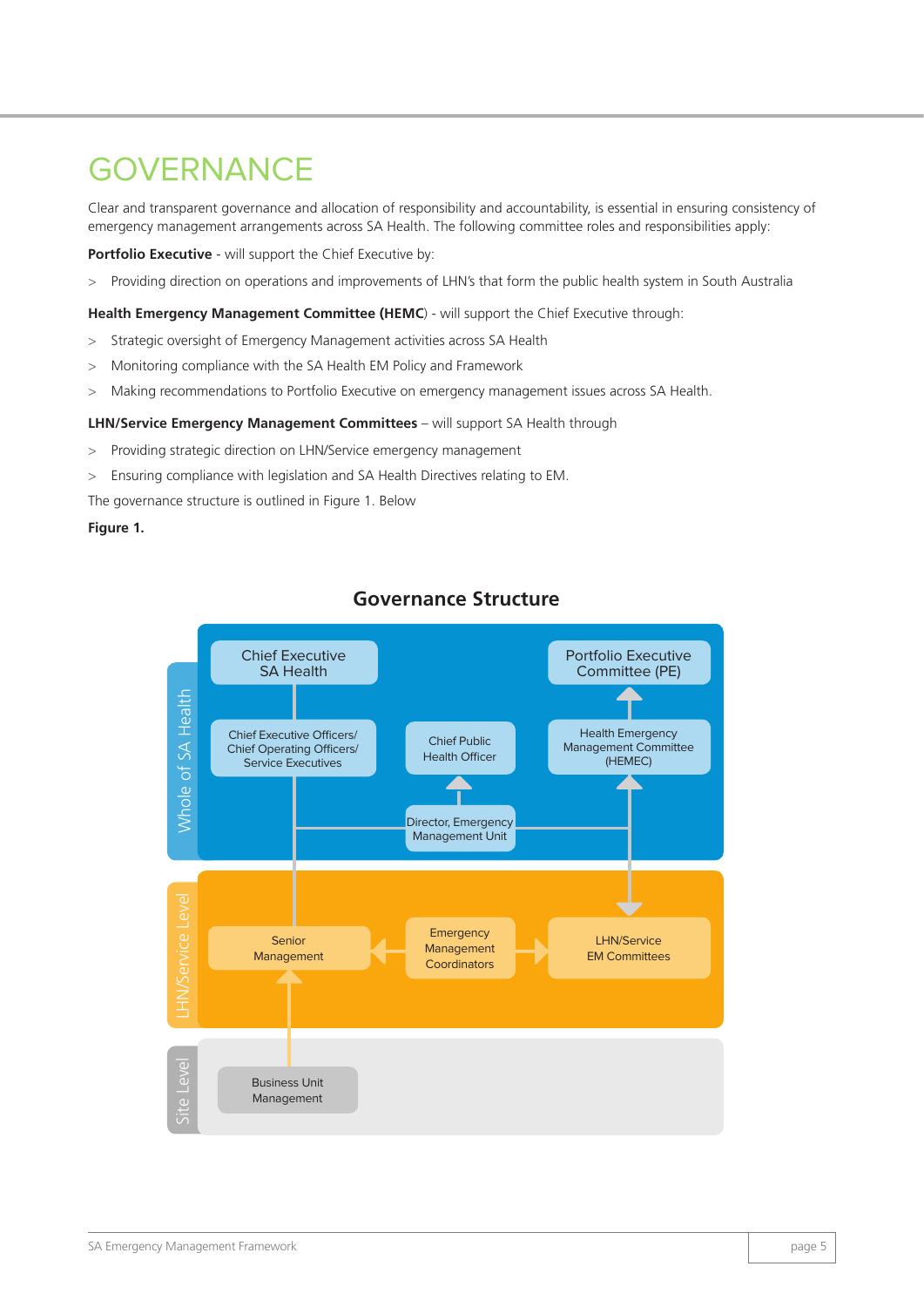# Key Agency Roles and Responsibilities

- > **Chief Executive SA Health**  Has overarching responsibility for ensuring that appropriate EM policies, frameworks and planning are in place to minimise the effects and impacts from emergencies and adverse events.
- > **Chief Public Health Officer (CPHO)**  The CPHO advises the Minister and the Chief Executive about proposed legislative or administrative changes related to public health and other matters relevant to public health.
- > **Department for Health & Wellbeing (DHW) Public Health & Clinical Systems**
	- **Emergency Management Unit (EMU)**  Provides cross functional service and interagency liaison, a 24/7 emergency duty officer for notification, monitoring and escalation of all emergencies and adverse events, a leadership and coordination role for EM/BC arrangements across SA Health and a range of EM/BC education and exercising services.
	- **Health Protection Branch**  identifies, investigates monitors and manages environmental factors that impact on public health, supporting local governments role in public health and providing environmental health services to communities in regional and remote communities
	- **Communicable Disease Control Branch (CDCB)**  is the principal body for surveillance of communicable diseases and risks for disease, investigation of outbreaks of communicable diseases, follow up of sporadic cases of certain diseases where there is immediate risk to the public, as well as prevention and control of communicable diseases in the community through other means such as alerts to medical practitioners, coordination of vaccination programs and blood-borne virus and STI prevention programs, and provision of high level infection control advice to SA hospitals, other health care facilities and providers, and the community.
	- **Director, Communicable Disease Control Branch**  In addition to leading the programs of the CDCB the Director CDCB is also the Chief Quarantine Officer (CQO) for South Australia. The CQO is responsible for liaising with the Australian Department of Health's Director of Human Quarantine (DHQ), the Chief Public Health Officer and the National Incident Room in relation to any threatened or actual communicable disease outbreaks
	- **Public Health Food Branch**  provide expert advice, education and regulatory activities in collaboration with local government in their role of inspecting food businesses to ensure their safe operation.
	- **Public Health Scientific Services Water Quality**  aims to protect public health by providing specialist advice and policy direction on all public health matters relating to marine and freshwaters, provision of drinking water and management and re-use of wastewaters.

#### > **LHN's and Health Services**

- **Chief Executive Officers/Chief Operating Officers**  Have overall responsibility for ensuring that appropriate emergency management arrangements, compliant with SA Health directives, are in place to minimise the effects and impacts from emergencies and adverse events.
- **Emergency Management Coordinators (LHN's/Services)**  implementation and maintenance of EM arrangements within their LHN and Service, development, review and monitoring of local procedures and plans, including testing and evaluation, provision of expert advice, education and exercising services to staff and executives.
- **Business Unit Staff**  All staff have a duty to participate in emergency management planning, training and exercise activities as required.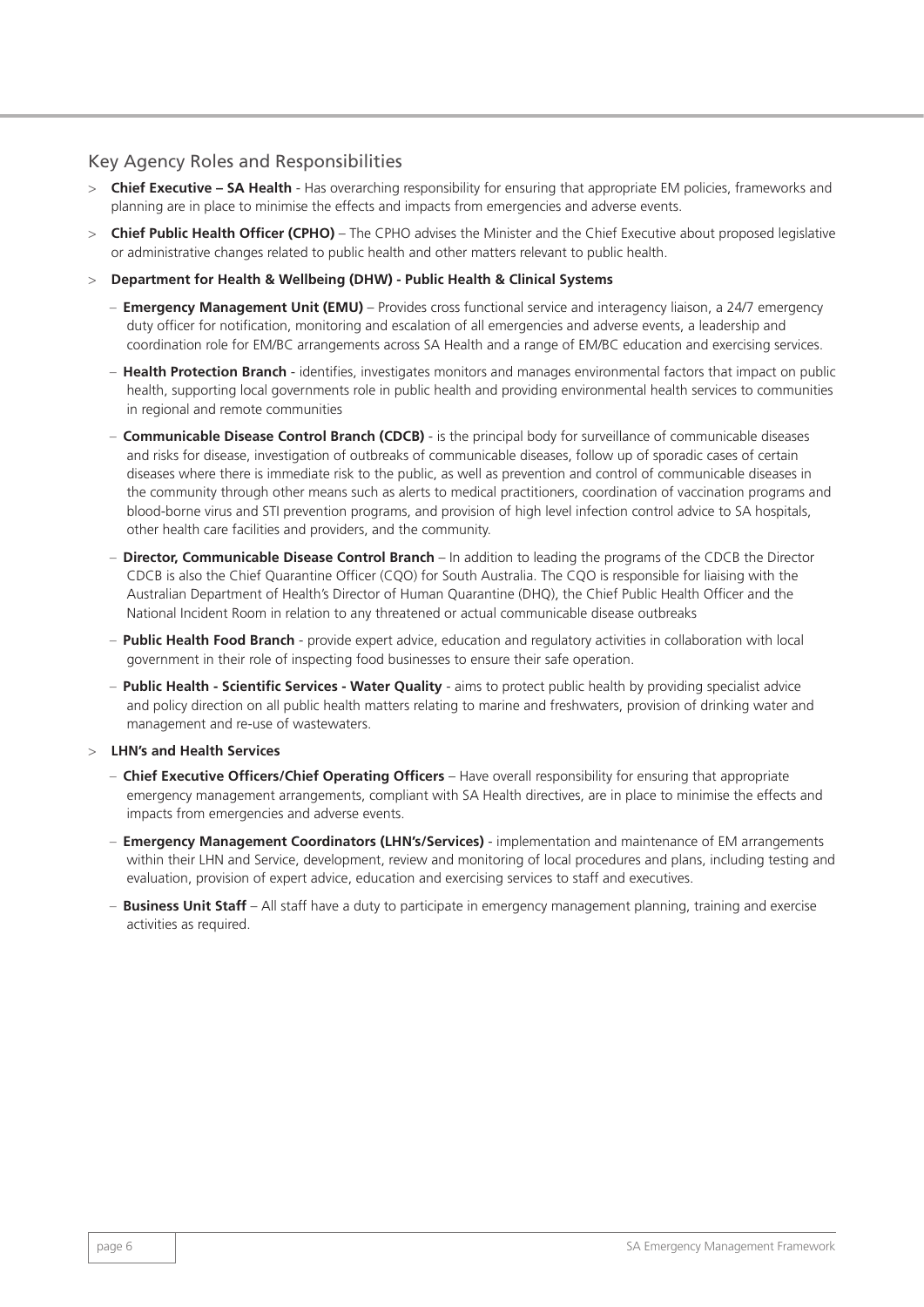# <span id="page-8-0"></span>THE EMERGENCY MANAGEMENT PROCESS

SA Health supports a comprehensive approach to emergency management, pursuing a cooperative and collaborative relationship with Health Services, South Australian and Australian Government agencies and supporting agencies including:

- > Local Government
- > Private hospital and healthcare providers
- > Aged care providers
- > General Practitioners
- > Non-Governmental Organisations engaged in emergency management activities

In doing so SA Health adopts an 'all agencies', 'all hazards' approach to the prevention or mitigation of disasters, preparedness for their impact, response to that impact and recovery from the consequences.



## **PREVENTION**

Prevention is to take actions to reduce or eliminate the likelihood or effects of an incident. Within SA Health these strategies are encompassed by the business as usual activities of Public Health Services and Communicable Disease Control Branch business units as detailed below.

# Public Health Services

- > Health Protection
- > Scientific Services
- > Food Policy and Programs
- > Public Health Partnerships

# Communicable Disease Branch

- > Immunisation
- > Disease Surveillance
- > Infection Control
- > Sexually Transmissible Infection and Blood Borne Virus Section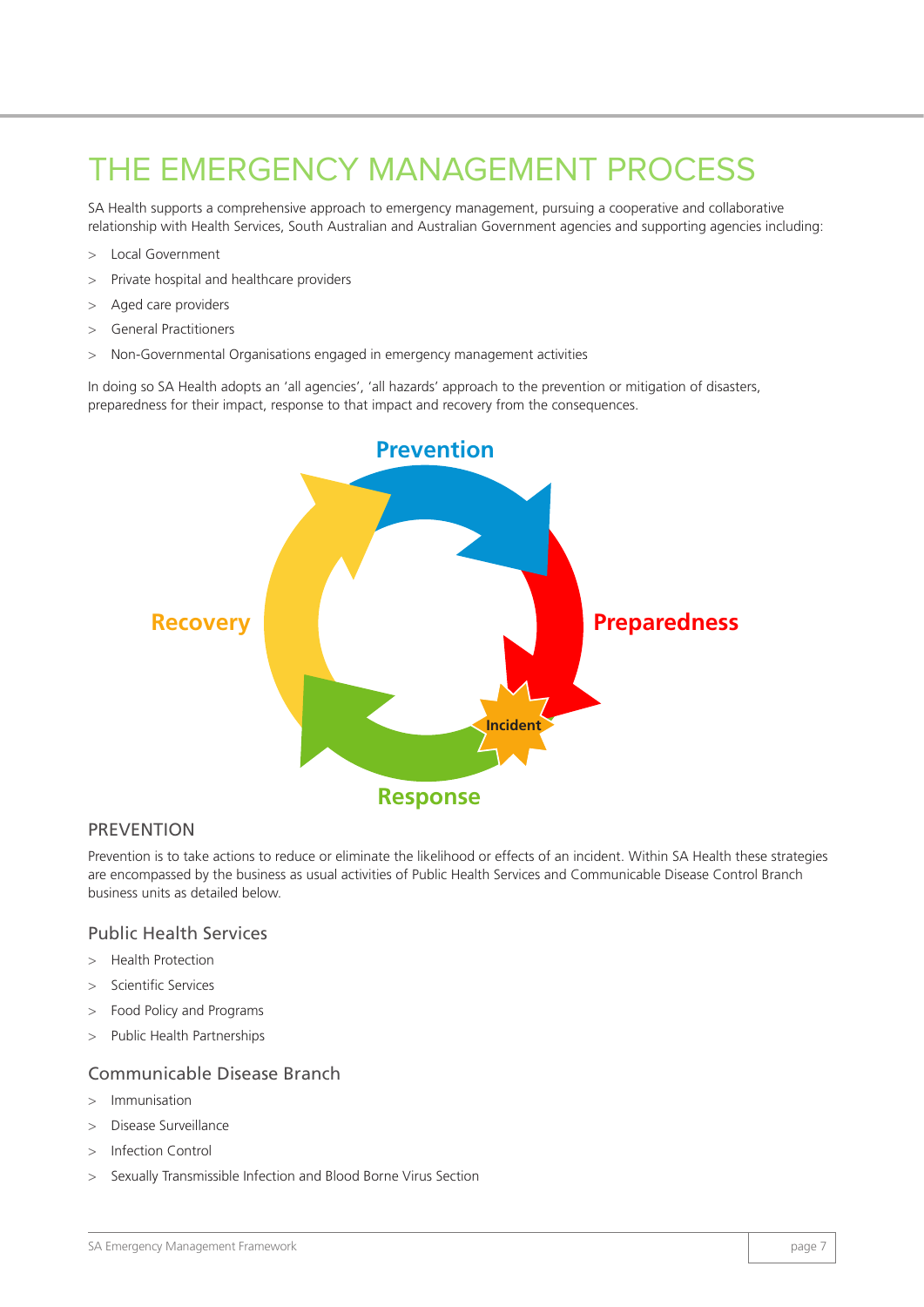All relevant and appropriate prevention strategies must be considered when developing Emergency Management plans, which must be consistent across SA Health and must align with the SA Health's arrangements as the control agency for Human Disease.

# **PREPAREDNESS**

A key factor in effective preparedness is relationship building, which must occur at all levels of government, agency and community. This framework takes a holistic approach to preparedness to ensure a high level of readiness should an emergency occur including:

- > Stakeholder engagement
- > Planning framework
- > Education
- > Exercising & training

#### Stakeholder Engagement

This framework is underpinned by the emergency management principles outlined above and by SA Health's relationships with key partners and participating agencies at the national, state and local level which are integral to our business. Stakeholders will influence our policy, plans, responses to and recovery from emergencies and will be part of ongoing engagement during all phases of emergency management, as outlined below.

| <b>National</b>        | <b>Council of Australian Governments</b><br>Australian Health Ministers Advisory Council<br><b>Australian Health Protection Principal Committee</b><br>National Health Emergency Management Standing Committee<br>Communicable Diseases Network Australia<br><b>Public Health Laboratory Network</b><br>enHealth - Environmental Health Standing Committee                                                                                             |
|------------------------|--------------------------------------------------------------------------------------------------------------------------------------------------------------------------------------------------------------------------------------------------------------------------------------------------------------------------------------------------------------------------------------------------------------------------------------------------------|
| <b>State</b>           | Dept. of Premier & Cabinet (DPC)<br><b>State Emergency Management Committee (SEMC)</b><br><b>State Mitigation Advisory Group (SMAG)</b><br><b>State Response Advisory Group (SRAG)</b><br><b>State Recovery Committee (SRC)</b><br>State Public Information and Warnings Advisory Group (SPIWAG)<br><b>Australian Private Hospitals Association</b><br><b>Local Government Association</b><br><b>Public Health Networks</b><br><b>Aged Care Sector</b> |
| <b>SA Health</b>       | <b>Portfolio Executive</b><br><b>Health Emergency Management Committee</b><br>SA Health Risk Management & Internal Audit<br><b>Systems Performance</b><br><b>Public Health &amp; Clinical Systems</b>                                                                                                                                                                                                                                                  |
| <b>Health Services</b> | <b>Health Service EM/BC committees</b><br>Health Service Risk Management committees<br><b>Health Services EM coordinators</b>                                                                                                                                                                                                                                                                                                                          |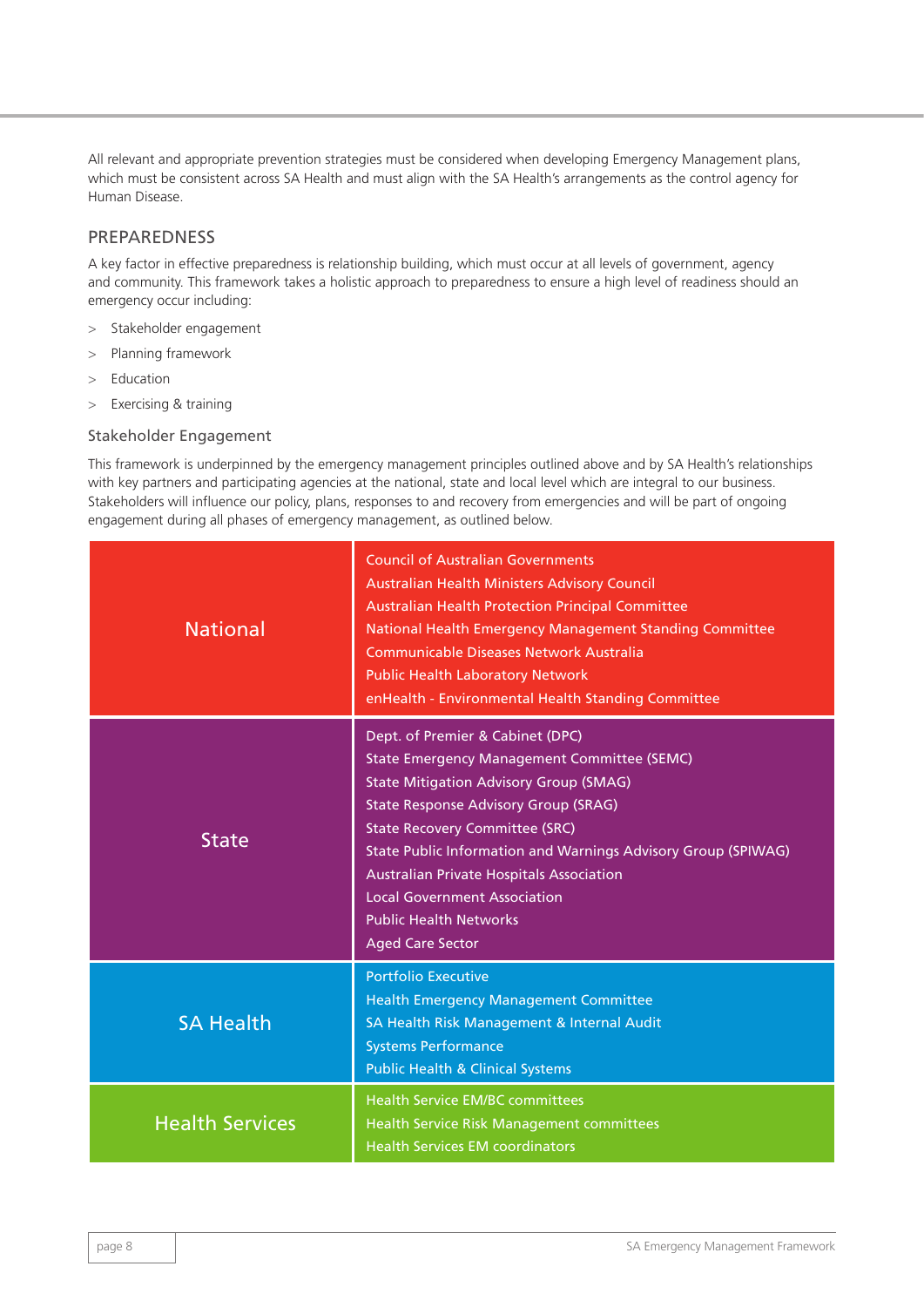# Planning Framework

SA Health's planning framework aligns with National and State requirements, being cognisant of local hazards, risks and requirements. Accordingly Health Services will align plans and procedures to this planning framework to ensure a consistent and coordinated approach as indicated below

# National Health plans including:

- > **National Health Emergency Response Arrangements (NatHealth Arrangements)** articulating the strategic arrangements and mechanisms for the coordination of the Australian health sector in response to emergencies of national consequence.
- > **AUSTRAUMAPLAN** the domestic response plan for Mass Casualty Incidents of National Consequence, including AUSBURNPLAN for the management of burns casualties
- [Australian Health Management Plan for Pandemic Influenza \(AHMPPI\)](http://www.health.gov.au/internet/main/publishing.nsf/Content/ohp-ahmppi.htm) outlines Australia's strategy to manage an influenza pandemic and minimise its impact on the

# **SA Health plans including:**

- [The SA Health Emergency Management Command Structure Roles and Responsibilities](http://www.sahealth.sa.gov.au/wps/wcm/connect/c4cefbf9-d87e-49ab-866b-837b74b30d2b/18067.3+-+Emergency+Management+CommandStructure%28V2%29.pdf?MOD=AJPERES&CACHEID=ROOTWORKSPACE-c4cefbf9-d87e-49ab-866b-837b74b30d2b-mh4ZHMo
) outlines the statutory responsibilities of SA Health as a Control Agency (during a human epidemic) and Support Agency (for all other emergencies)
- > [SA Health Disaster Management Policy Directive](http://www.sahealth.sa.gov.au/wps/wcm/connect/dd46b1004819f1f7b8dff9a058099465/Directive_Emergency+Management_24032016.pdf?MOD=AJPERES&CACHEID=ROOTWORKSPACE-dd46b1004819f1f7b8dff9a058099465-m08ezB6) ensures development and the effectiveness of disaster management principles and practices to comply with legislative requirements by applying a consistent approach across SA Health.
- > Human Disease Hazard Plan identifying systems and processes in place to manage the health related risk of a Human Disease incident and minimise disruption to the State should an incident occur, including annexes:
	- Drinking Water Contamination operational plan
	- Food contamination operational plan
- > [Public Health Emergency Management Plan](http://www.sahealth.sa.gov.au/wps/wcm/connect/d71be800426fefedb5acb7adc5e910c3/Public+Health+Emergency+Management+Plan+2015.pdf?MOD=AJPERES&CACHEID=ROOTWORKSPACE-d71be800426fefedb5acb7adc5e910c3-lUROsaS) outlining responsibilities, authorities and mechanisms to minimise, or should they occur to manage and recover from declared or undeclared public health incidents or emergencies.
- > **Emergency Management Framework** (this document) ensuring consistent application of emergency management principles and practice across SA Health including command and control structures and incident management systems.
- > **State Mass Casualty Capability Plan** to the State Emergency Management Plan, providing strategic direction to Control Agencies and Support Agencies involved in a Mass Casualty Incident (MCI).
- [SA Health Major Incident Plan](http://www.sahealth.sa.gov.au/wps/wcm/connect/ebb83e0040c21165a36ca33ee9bece4b/SA+Health+Major+Incident+Plan-v1.pdf?MOD=AJPERES&CACHEID=ROOTWORKSPACE-ebb83e0040c21165a36ca33ee9bece4b-maWgT2n) gives clear strategic direction to the whole of SA Health on responding to major incidents of any size or hazard
- > [SA Health Pandemic Influenza \(PI\) Operational Plan](http://www.sahealth.sa.gov.au/wps/wcm/connect/92b0e0804338c7cf8502ed8bf287c74e/15060.1+Pandemic+Influenza+Plan+A4+Report-v3.pdf?MOD=AJPERES&CACHEID=ROOTWORKSPACE-92b0e0804338c7cf8502ed8bf287c74e-lmsEreu) aims to minimise the impact of an influenza pandemic on the SA community and the health sector and reduce morbidity and mortality from all causes during an influenza pandemic.
- > [SA Health Extreme Heat Strategy](http://www.sahealth.sa.gov.au/wps/wcm/connect/33e7f9004708784eb87ff822d29d99f6/SA+Health+Extreme+Heat+Strategy+V6.11.pdf?MOD=AJPERES&CACHEID=ROOTWORKSPACE-33e7f9004708784eb87ff822d29d99f6-lDYhIfA) to reduce the risk of harmful effects of extreme heat on the health of the community.
- [SA Health Multiple Burns Plan](http://www.sahealth.sa.gov.au/wps/wcm/connect/9c81318040c2134ea390a33ee9bece4b/SA+Health+Multipile+Burns+Plan+v1.pdf?MOD=AJPERES&CACHEID=ROOTWORKSPACE-9c81318040c2134ea390a33ee9bece4b-maWgT5j) aims to ensure coordination across SA Health in response to a multi burns incident, including responsibilities and strategies to manage multiple burns casualties.
- [SA Health Major Incident Community Recovery Arrangements](http://www.sahealth.sa.gov.au/wps/wcm/connect/ed68798040c22020a497a73ee9bece4b/SA+Health+Major+Incident+Community+Recovery+Arrangements+V1.1.pdf?MOD=AJPERES&CACHEID=ROOTWORKSPACE-ed68798040c22020a497a73ee9bece4b-maWgTvr) aims to ensure SA health provides adequate support to South Australians in accordance with the State arrangements including SA health's responsibilities in recovery.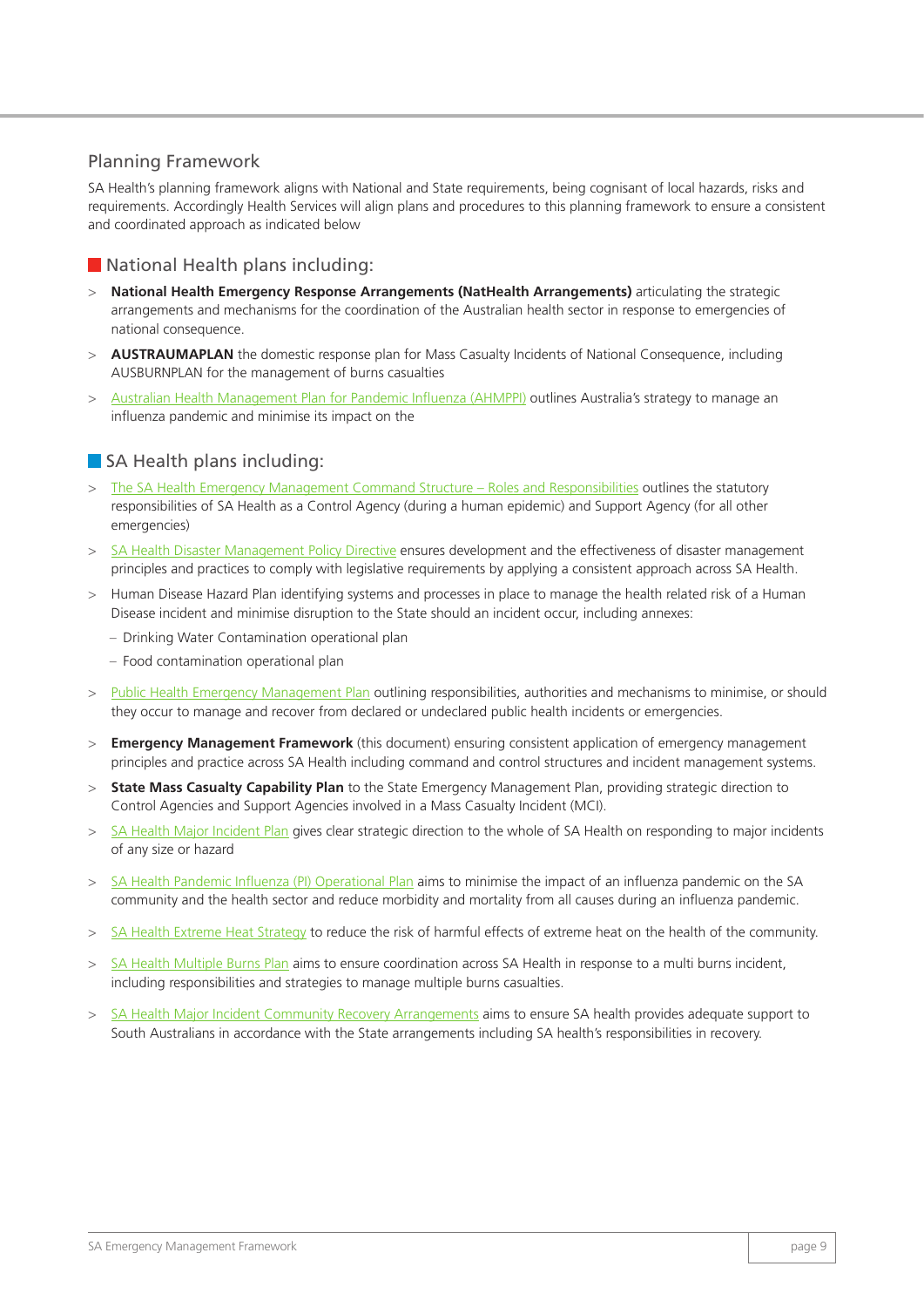# **Health Service plans including:**

- > **Health Service Emergency Management Plans** outlining local arrangements consistent with SA Health policy and Framework including command and control structures and incident management systems
- > **Health Service/Hospital Mass Casualty Incident plans** outlining local arrangements for responding to and managing extreme demand and surge capacity
- > **Health Service/Hospital Pandemic Influenza plans** outlining local arrangements consistent with SA Health's Pandemic Operational Plan.
- > **Extreme Heat Plans** aligning with SA Health strategies to reduce the risk of harmful effects of extreme heat on the health of the community.

 It is acknowledged that Health Service arrangements and plans may incorporate the above requirements into consolidated documents or strategies.

# Training

Providing meaningful and a relevant education and exercises programme can build on existing confidence, skill level and knowledge to perform relevant roles that are not undertaken often. This is crucial in providing assurance that SA Health can fulfil its obligations and responsibilities and prepare staff adequately for a range of incidents and emergencies.

A practitioner level system will be applied to the SA Health Workforce to identify EM levels of involvement and responsibility.

It is recognised that crossover between practitioner levels can occur resulting in a role that fits into more than one practitioner level. The role therefore may look to undertake the associated training requirements relevant to their position for each level including an "All Staff" level.

#### Practitioner Level

- > **All Staff**  General awareness of EM as it relates to SA Health. Does not have a specific plan or role within a plan.
- **Level 1** Will take direction from the next level of practitioner (level 2) during an emergency and will apply their current skills to the incident. Non managerial role.
- > **Level 2**  Staff that have a role within the response to an incident.
- **Level 3** Will lead or be responsible for the response to an incident.
- > **Level 4**  Directly responsible for strategic command, development of strategic arrangements, representation at EM state and national committees/Incident Management Teams.

# Program Elements

The education and exercise program will offer a blend of products that are either:

- > **In-service** Common products that are designed to be delivered by educators and managers within the networks and services to compliment the other forms of training.
- > **Simple bespoke**  Products developed by SA Health that do not require achievement/assessment/evidence of skill and knowledge requirements.
- > **Mapped**  Products designed to meet the elemental and evidence-based requirements of nationally recognised training units of competency.
- > **Nationally Recognised**  Products delivered by a Registered Training Office. These products will have the greatest benefit to a smaller percentage of staff that have a skill and knowledge requirement warranting a qualification or unit of competency achievement.
- > **Outsourced**  Products delivered by credible partners such as SA Police, Country Fire Service, Local Government Association or other.
- > **Exercising**  A practical component to complement other programme elements through skills based learning.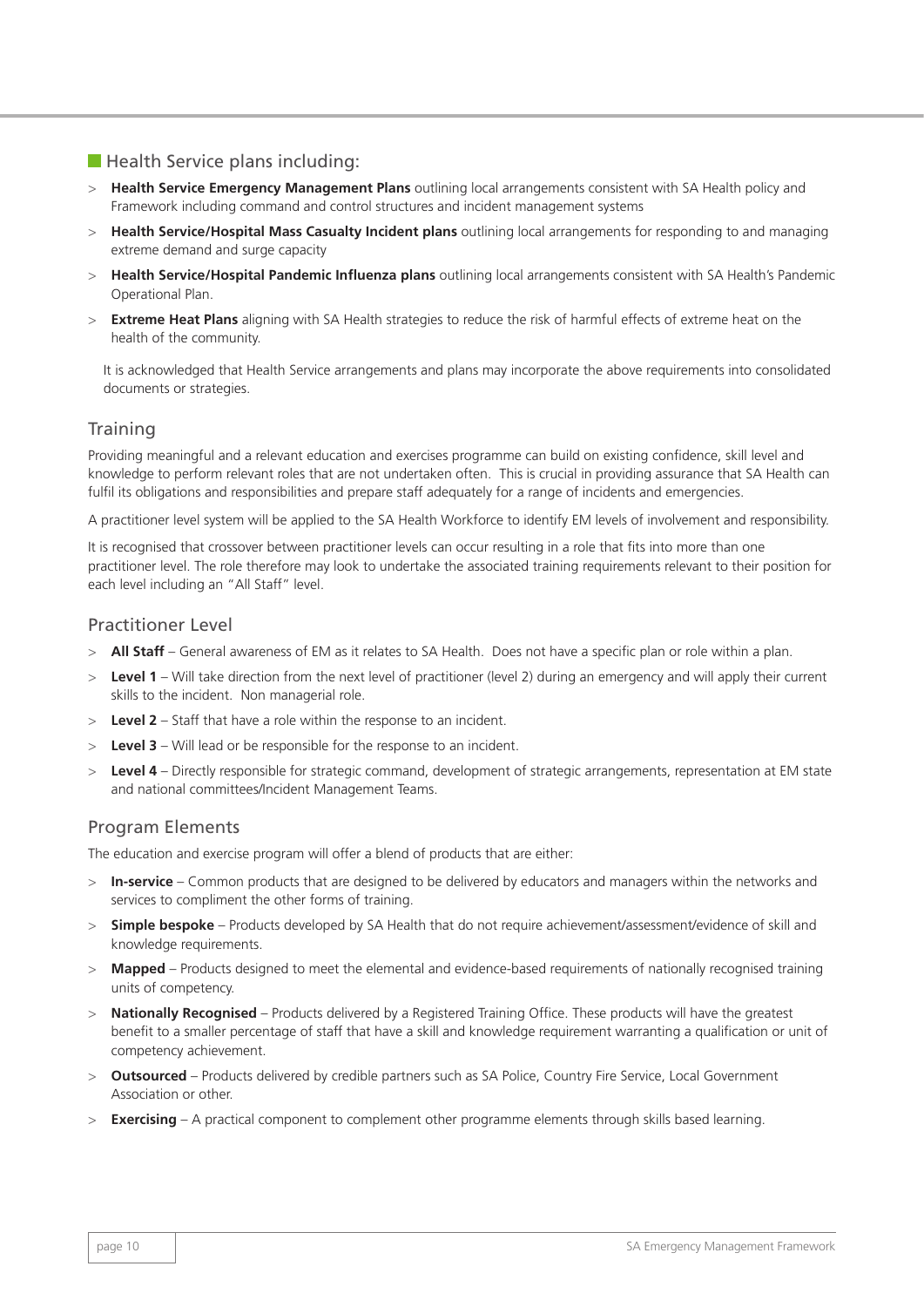<span id="page-12-0"></span>The specific elements of the programme have been identified through a training needs analysis (TNA) and mapped to each practitioner level. The TNA has been endorsed by HEMC. The frequency of delivery and the method of delivery have also been identified. The next stage is to develop a training framework detailing the programme. The SA Health Disaster Management Training Framework is due to be finalised in late 2018.

- > The current programme of training consists of the following:
- > Hospital Major Incident Medical Management & Support Courses (HMIMMS)
- > Incident Management Training, inc. SAHEMS
- > EmergoTrain System Functional Exercises
- > Discussion Exercises
- > Seasonal Preparedness
- > Whole of Health Exercises

For further information regarding EM training please contact the Emergency Management Unit.

# RESPONSE

# Activation

Within the context of SA Health, an emergency may originate externally to SA Health or it may originate within SA Health (e.g. a loss of service) that causes or threatens to cause death or injury, destruction of or damage to property, or disruption to essential services.

# Notification

#### External Incidents

 External incident notification will be managed by the Emergency Management Duty Officer (EMDO). The criteria for notification to relevant LHN's/Services of an external emergency is as follows:

- The Chief Medical Officer/CPHO, State Commander or Director EMU authorises notification in preparation for or response to a potential or actual event which is specific only to or poses a significant risk to the Health System, or
- The Control Agency requests the State Emergency Centre is convened for a briefing for a potential or actual event, or is activated in response to or in preparation for an event.

*Figure 3.* on page 14 is a flow chart of the notification and escalation of an incident originating externally.

#### Internal Incidents

 For incidents/emergencies originating from within an LHN or Health service the criteria for notification and escalation rests with the affected site commander:

 The Executive on call will make a determination whether the incident can be managed locally with local resources. If not, they will assume the role of Network/Service Commander or notify the on duty Network/Service commander they see fit, then continue escalation, if required.

 If the incident/emergency impacts or has the potential to impact across more than one Network/Service the affected Network/Service commander is to notify the State commander via the EMDO

 *Figure 4.* on page 15 is a flow chart of the notification and escalation of an incident originating from the affected site or service.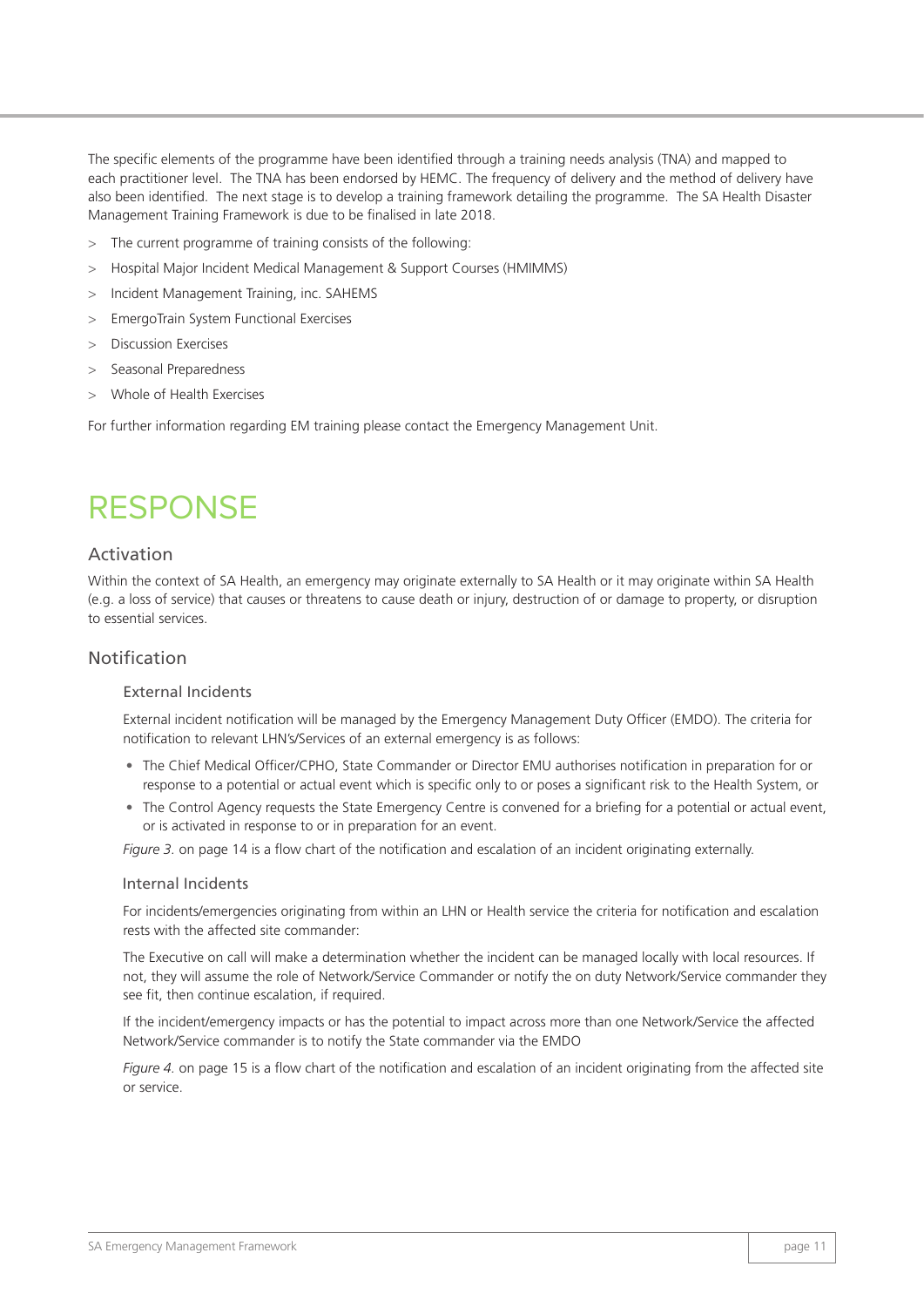# Command & Control

SA Health has statutory responsibilities as a Control Agency (during a human epidemic, food/drinking water contamination) and Support Agency (for all other emergencies) and of SAAS as a Functional Support Group (for all emergencies) as documented within the SEMP.

- > When acting as the Control Agency the State Controller Health will provide overall control (for the State, including SA Health) to the response to and management of the emergency
- > The State Commander Health will assume strategic command of SA Health during the response to and recovery from an emergency and will fulfil their responsibilities to the State Controller for the emergency, to ensure Health provides appropriate support to the Control Agency
- > The Ambulance and First Aid Functional Support Group (AFAFSG) State Manager will execute their FSG responsibilities to the Control Agency and participating agencies in the response to and recovery from the emergency
- The SAAS Commander will assume overall command of SAAS during the response to and recovery from the emergency, including normal business activities and will execute their responsibilities to the State Commander Health and AFAFSG State Manager

**Principle 1** - These roles and responsibilities recognise the separate and distinct legislative responsibilities upon both SA Health and SAAS, whilst recognising and supporting normal business practices and lines of reporting within SA Health as a single agency.

**Principle 2 -** Appropriate training and education must be provided for all levels of command.

**Principle 3** - Appropriate coverage and redundancy must be available for all levels of command, to cater for extended incidents

Further detailed information on the roles and responsibilities, during an incident, of SA Health Commanders can be found in the SA Health Emergency Management Command Structure – Roles and Responsibilities.

*Figure 2*. right, outlines the organisational command structure of SA Health/SAAS and the reporting lines for all incidents and activation of state arrangements.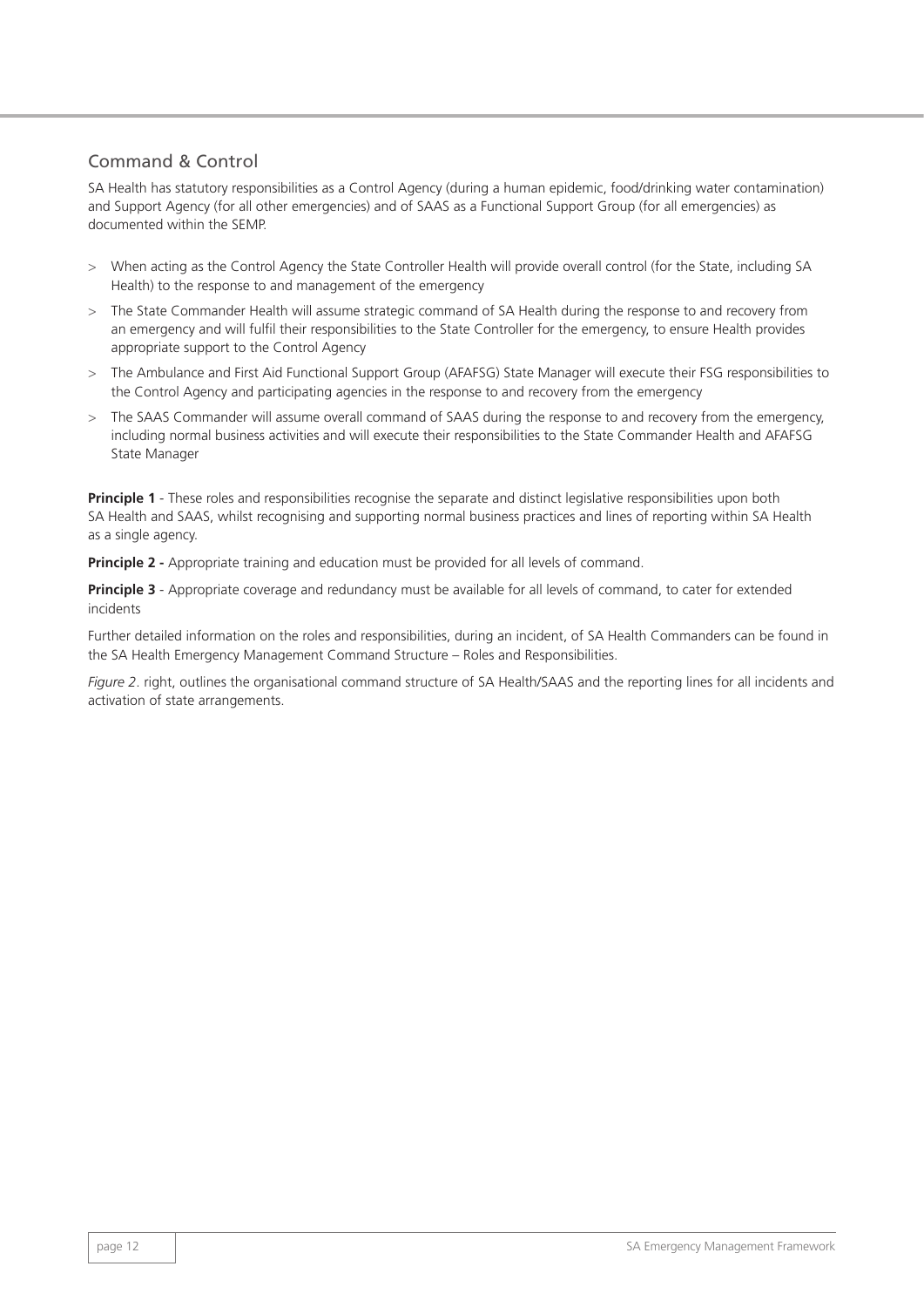# **SA HEALTH/SAAS COMMAND SYSTEM –**

EMERGENCIES AND STATE ARRANGEMENT ACTIVATION

**Figure 2.**



# **\***All emergencies

**#** Activation of State arrangements

Organisational command structure of SA Health/SAAS and the reporting lines for all incidents and activation of state arrangements.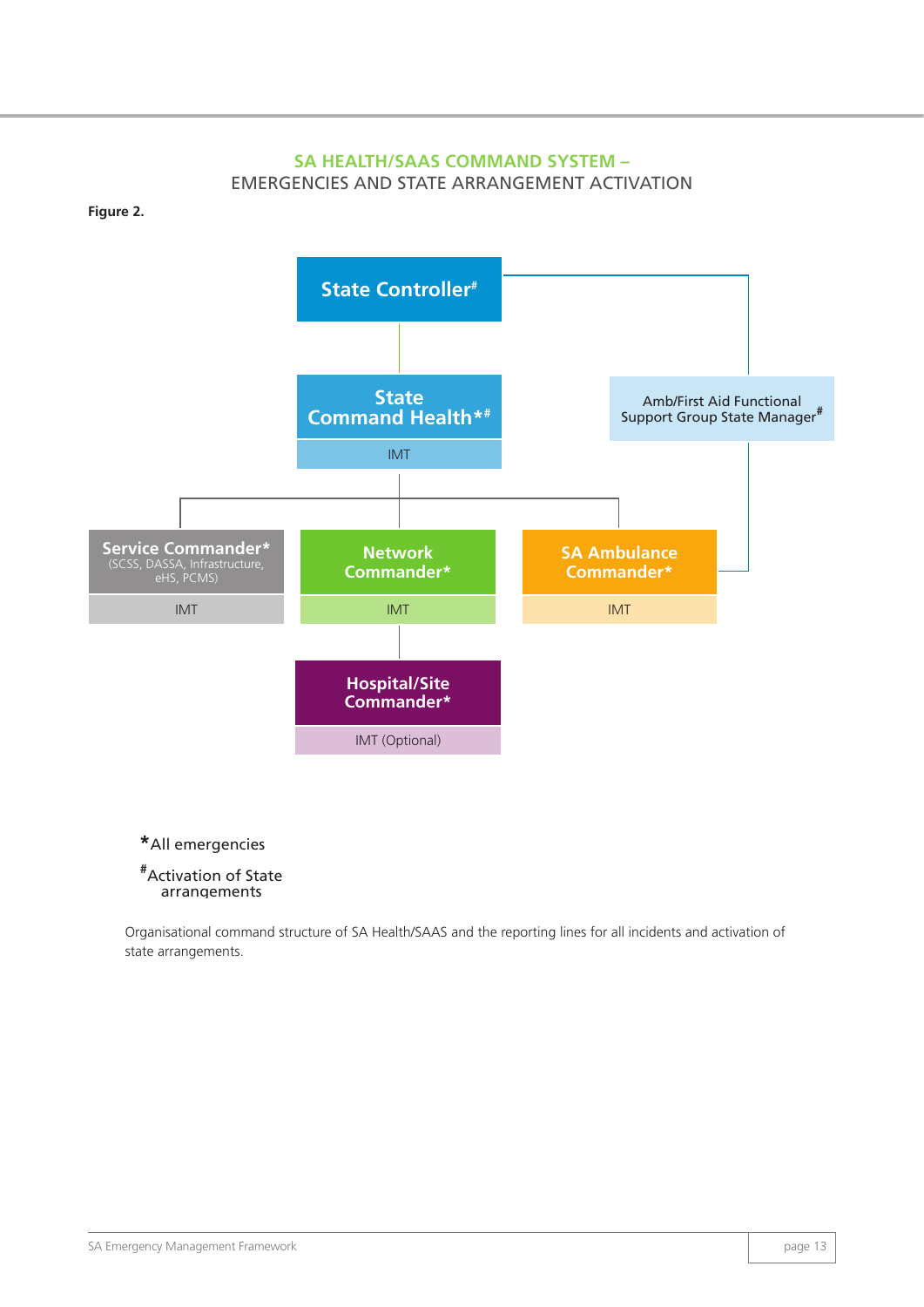# **INCIDENT NOTIFICATION AND ACTIVATION PROCESS –**  EXTERNAL NOTIFICATION TO DHW/STATE COMMANDER

#### **Figure 3.**

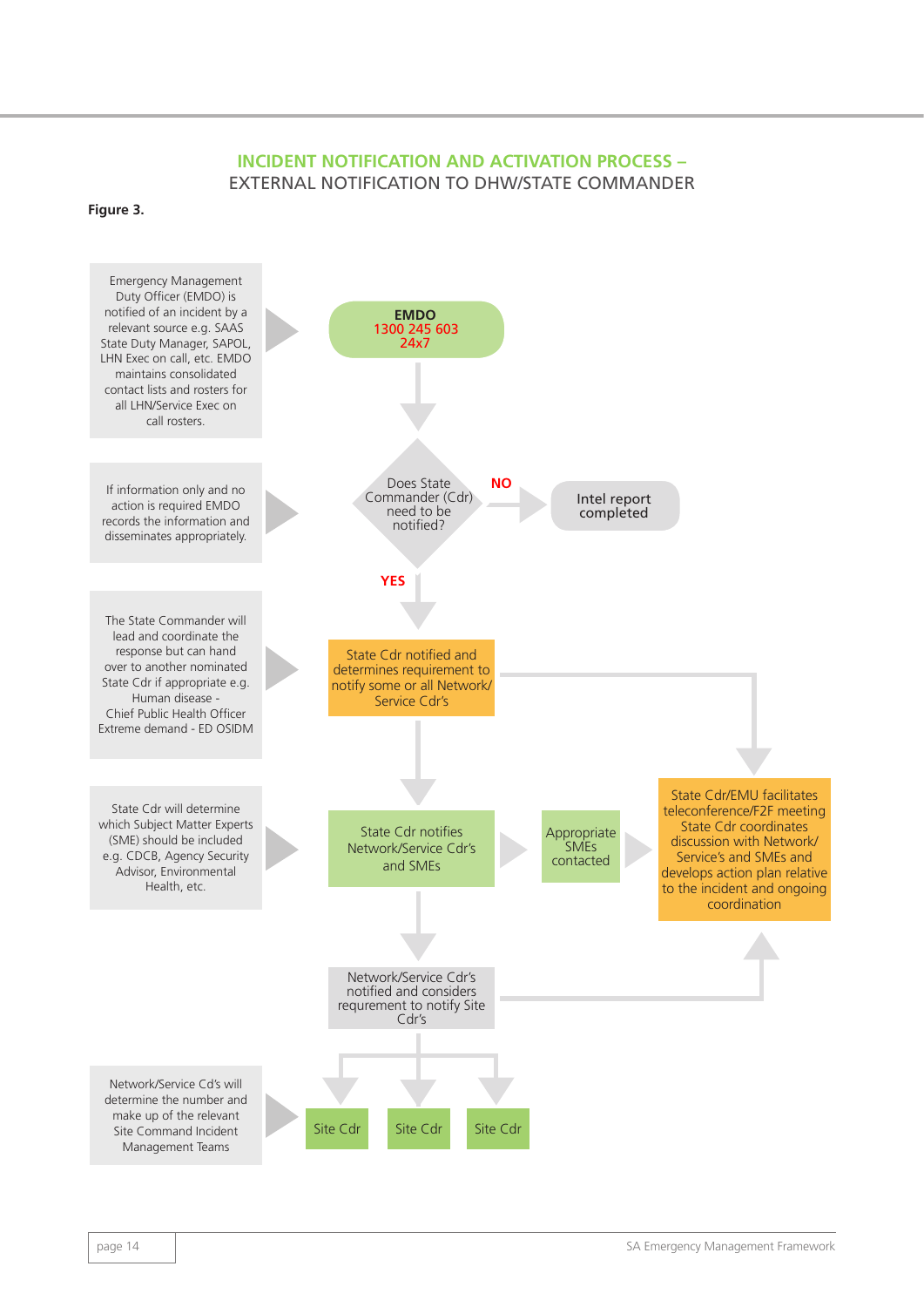## **INCIDENT NOTIFICATION AND ACTIVATION PROCESS –**  ORIGINATING FROM AFFECTED SITE OR SERVICE

**Figure 4.**

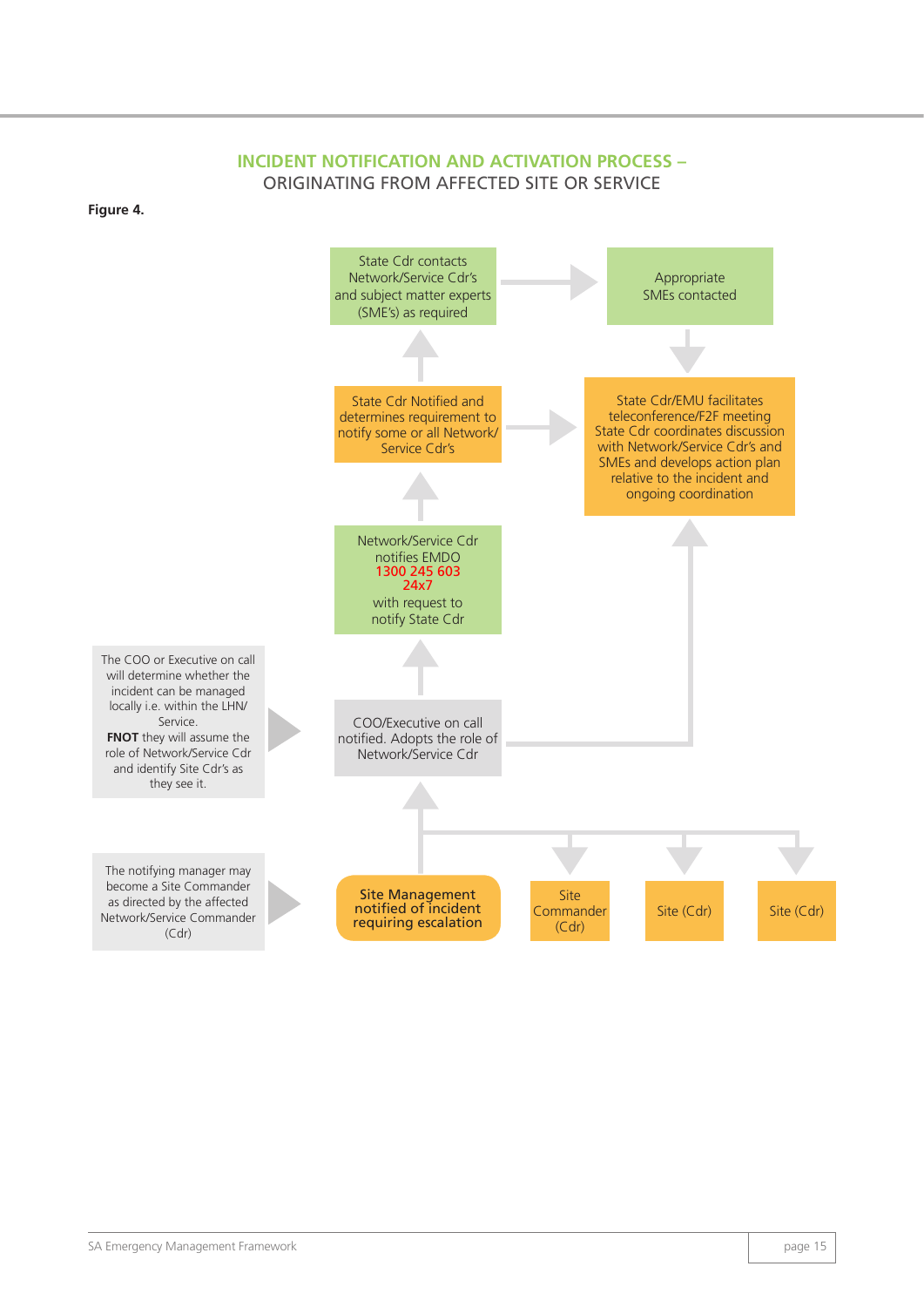# Incident Management

In 2013 the SEMC endorsed a proposal that all government control agencies (as outlined in the SEMP) be signatories to a Common Incident Management Framework (CIMF), agreeing to utilise common incident management arrangements when responding to emergencies.

As control agency for Human Disease, SA Health must comply as far as is reasonably practicable with the ten responsibilities of a control agency detailed below



Incident management principles and responsibilities highlighted in this Framework **must be complied with** by all SA Health Services when managing emergencies. It is recognised however that Health Services will have differing capabilities and levels of maturity in applying incident management systems. The options outlined below are intended as guidance for those Health Services considering more detailed incident management options.

Any Incident Management System needs to reflect contemporary best practice as well as meet both organisational needs and/or legislative requirements. The Health Incident Management System (HIMS) aims to provide guidance and coordination in relation to the management and response to any emergency / incident and is based on the following principles.

- > Command and control structure;
- > Management by objectives;
- > Functional management
- Span of control

Health Services are responsible for developing and maintaining effective processes, procedures and plans that are consistent with the [SA Health Disaster Management Policy Directive](http://www.sahealth.sa.gov.au/wps/wcm/connect/dd46b1004819f1f7b8dff9a058099465/Directive_Emergency+Management_24032016.pdf?MOD=AJPERES&CACHEID=ROOTWORKSPACE-dd46b1004819f1f7b8dff9a058099465-m08ezB6) and this Framework.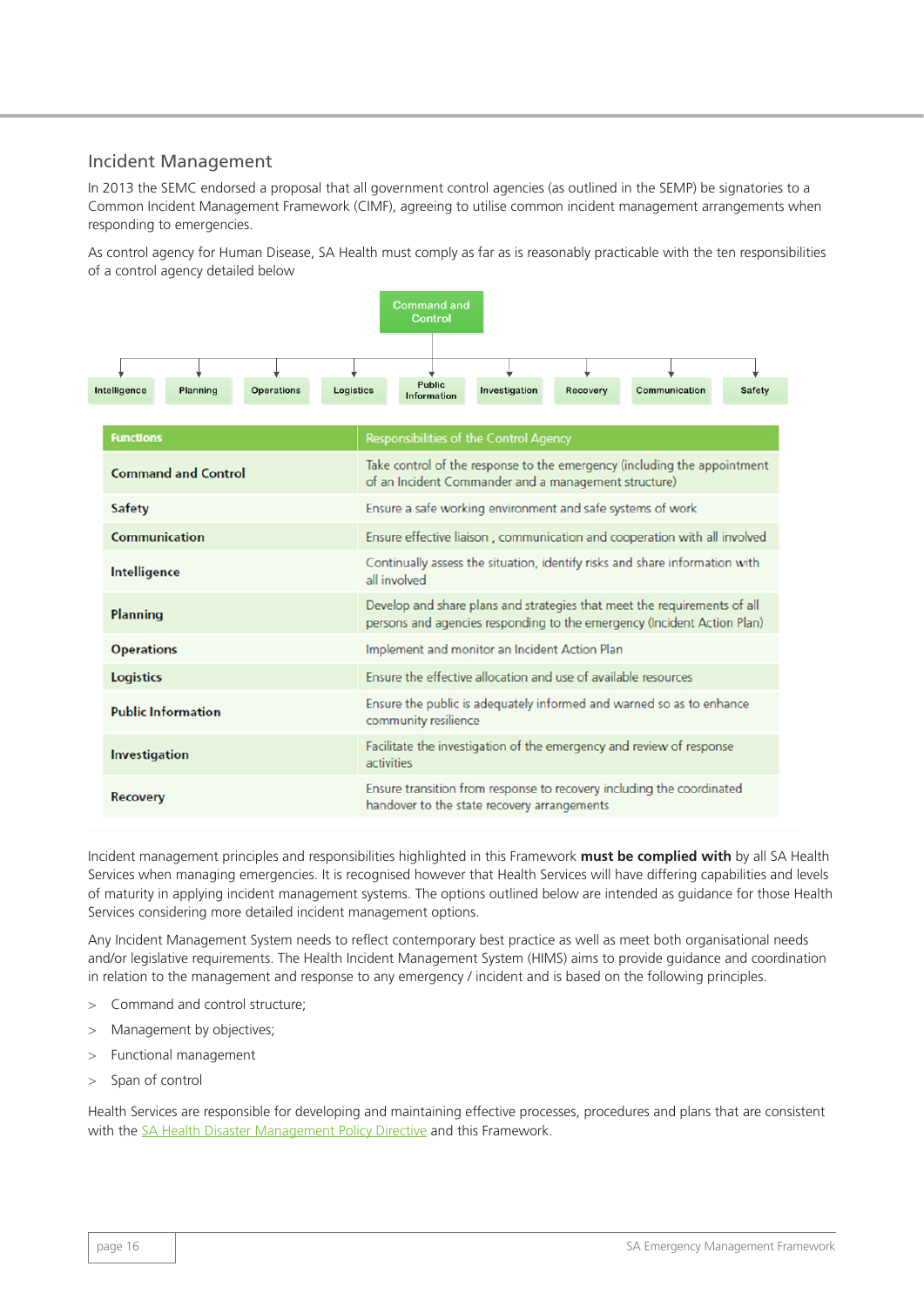# Incident Records and Documentation

#### Incident Action Plan

An Incident Action Plan should be developed for every emergency, however not all Incident Action Plans have to be written, for example an Emergency Response Team responding to a local emergency. Where an action plan is developed it is imperative that the Incident objectives are communicated to all involved.

Where an Incident Commander is formally appointed, then a written Incident Action Plan should be developed and communicated. The SMEAC model and consideration of each element may assist in developing an incident action plan:

- > Situation What is the general situation
- > Mission What are our objectives
- > Execution What will we do to achieve our objectives
- Administration Logistics and support required to support activity
- > Command and control & Communication Who's in charge, who reports to who and how we communicate (phone numbers or GRN t/g)

#### Incident Logs

All members of the Incident Management Team must ensure that records of decisions and actions taken to resolve or respond to the emergency are recorded. These records should be maintained for subsequent shifts, and if a person leaves, their notes must be copied and left in the ICC, to help maintain continuity of situational awareness and decision making. These logs are to be used when conducting a debrief post emergency, in accordance with the Emergency Management framework.

#### SA Health Emergency Management System (SAHEMS)

[SAHEMS](http://www.sahealth.sa.gov.au/wps/wcm/connect/public+content/sa+health+internet/protecting+public+health/emergency+management/sa+health+emergency+management+system+sahems) is a web based information and incident management system that enables incident commanders and their incident management teams (IMT) to access a common environment for alerting of incidents, notification of appropriate levels of command, documenting incident intelligence, task management and capture key decisions/outcomes.

SAHEMS is a tool for capturing and managing incidents (both internal and external) and mandated for use in the following circumstances;

- > Any incident which requires assistance from another Federal or State Government agency or activation of SA Government emergency management arrangements
- > Any incident which requires command and coordination across the whole of SA Health
- > Any incident which is beyond the capacity of a single LHN/Health Service and requires assistance from one or more LHN's/Health Services.

#### [Click here](http://www.sahealth.sa.gov.au/wps/wcm/connect/public+content/sa+health+internet/protecting+public+health/emergency+management/sa+health+emergency+management+system+sahems) to access t he SAHEMS information page

Further details can be found in the [Principles of Incident Management - Health Incident Management System \(HIMS\) at](#page-20-0)  [Annex A](#page-20-0)

These arrangements are not designed to be prescriptive but to define procedures and guidelines for implementation and provide a platform for Health Services to build on.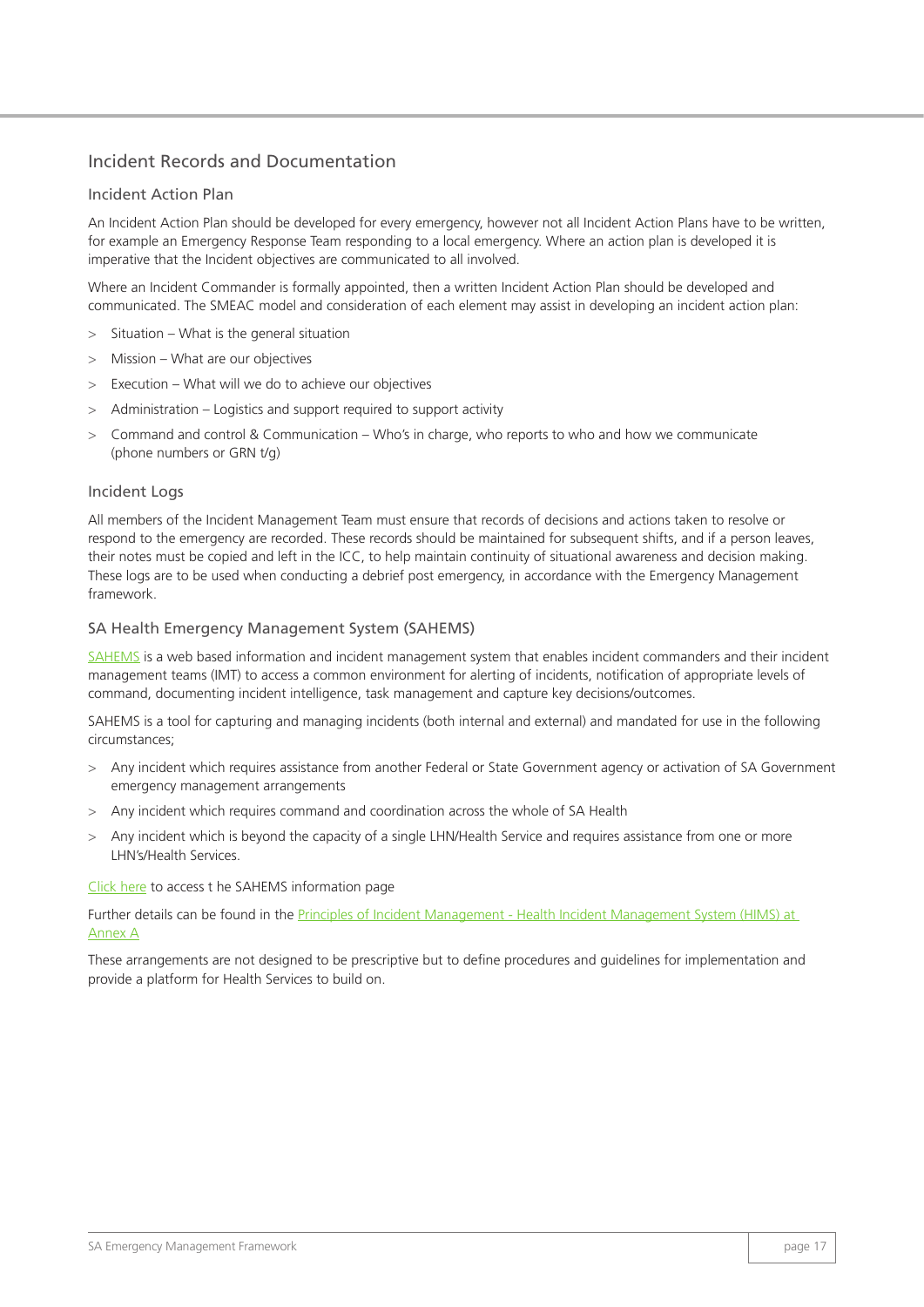# <span id="page-19-0"></span>**RECOVERY**

As part of Preparedness, under the SEMP, SA Health has robust plans which provide strategic direction to the whole of SA Health on responding to Major Incidents of any size or hazard, whether the incidents are contained to a localised geographical area or affect parts or the whole of South Australia.

Whatever the hazard, an individual's recovery from a Major Incident may not be immediately life threatening but none the less may result in mid to long term impacts on their quality of life and/or may result in a risk to life. The SA Health Major [Incident Community Recovery Arrangements](http://www.sahealth.sa.gov.au/wps/wcm/connect/ed68798040c22020a497a73ee9bece4b/SA+Health+Major+Incident+Community+Recovery+Arrangements+V1.1.pdf?MOD=AJPERES&CACHEID=ROOTWORKSPACE-ed68798040c22020a497a73ee9bece4b-maWgTvr) provide SA Health with strategies to service the health related recovery needs of South Australians.

Recent events such as Sampson Flat Bushfire (2015), Pinery Bushfire (2015), the Extreme Weather event and subsequent State-wide Power Outage and subsequent flooding events (Sept 2016) have challenged the South Australian Government in providing Recovery support post Major Incidents. The lessons learned during the recovery programs developed for these incidents have informed and refined SA Health's recovery arrangements and the development of these arrangements.

The arrangements incorporate the following recovery principals:

- > Understanding the context
- > Recognising complexity
- > Using community led approaches
- > Ensuring coordination of all activities
- > Employing effective communication
- > Acknowledging and building capacity

The Recovery Arrangements will ensure SA Health provides adequate support to South Australians in accordance with the State Arrangements by:

- > Outlining the governance structure for recovery
- > Identifying SA Health's responsibilities in Recovery
- > Clarifying who is responsible for the delivery of recovery services on behalf of SA Health
- > Outlining the Primary Health Network's (PHN) role in recovery coordination
- > Describing how SA Health arrangements connect with the broader state and national emergency response and recovery arrangements

Further details can be found in the [SA Health Major Incident Community Recovery Arrangements](http://www.sahealth.sa.gov.au/wps/wcm/connect/ed68798040c22020a497a73ee9bece4b/SA+Health+Major+Incident+Community+Recovery+Arrangements+V1.1.pdf?MOD=AJPERES&CACHEID=ROOTWORKSPACE-ed68798040c22020a497a73ee9bece4b-maWgTvr)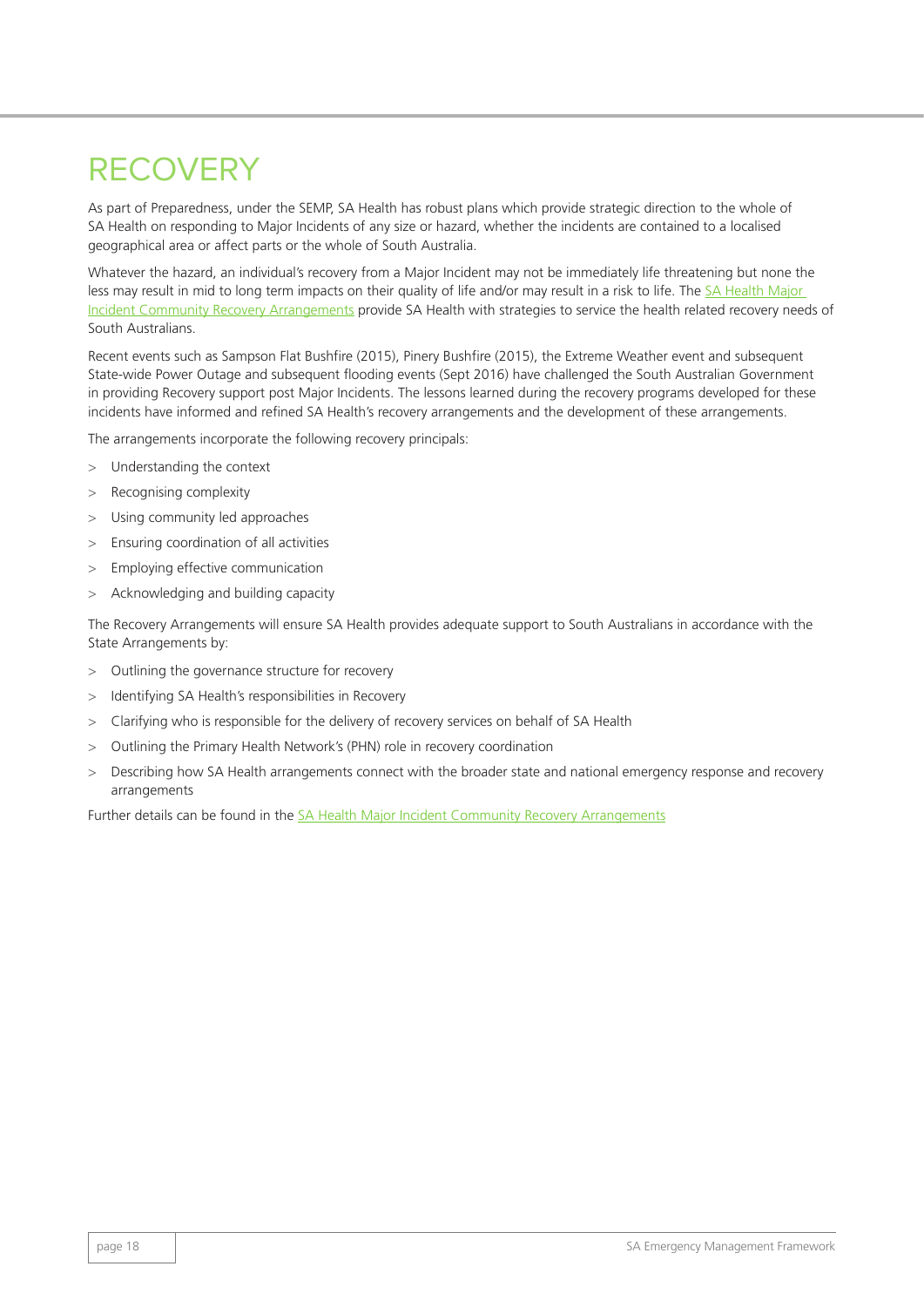# <span id="page-20-0"></span>Annex A

# Principles of Incident Management - Health Incident Management System (HIMS)

This guidance is aligned with industry practices and standards and proven incident management principles:

- > ISO 22320:2011 Societal security Emergency Management Requirements for incident response
- > AS 3745:2010 Planning for Emergencies in Facilities
- > AS 4083:2010 Planning for Emergencies Healthcare facilities
- > AS/NZ ISO 31000:2018 Risk Management Principles and Guidelines
- > AS/NZ 5050:2010 Business Continuity Managing disruption related risk
- > ISO 22301:2012 Societal security Business continuity management systems Requirements
- > ISO 22300:2012 Societal security Terminology

The objective of this guidance is to define a practical, scalable, and achievable approach for emergency and incident management across SA Health for all emergencies and business disruption incidents.

HIMS aims to achieve its objectives through the following principles;

- > Command and control structure;
- Management by objectives;
- > Functional management
- > Span of control

# COMMAND & CONTROL

The Command & Control arrangements outlined in this framework will be complied with for all emergencies affecting SA Health.

## FUNCTIONAL MANAGEMENT

During any incident, there are a wide range of activities that need to be undertaken. These activities can be grouped into functions. Accepting that Command & Control is a **mandatory function**, SA Health has identified that there are three Core functions and up to six possible **Additional Functions** that may be considered during an incident:

#### Core Functions

- > Planning,
- Operations,
- > Logistics

#### Additional Functions

- 
- Safety,  $>$  Communications,
- > Intelligence, > Public Information,
- > Investigation, > Recovery.
	-

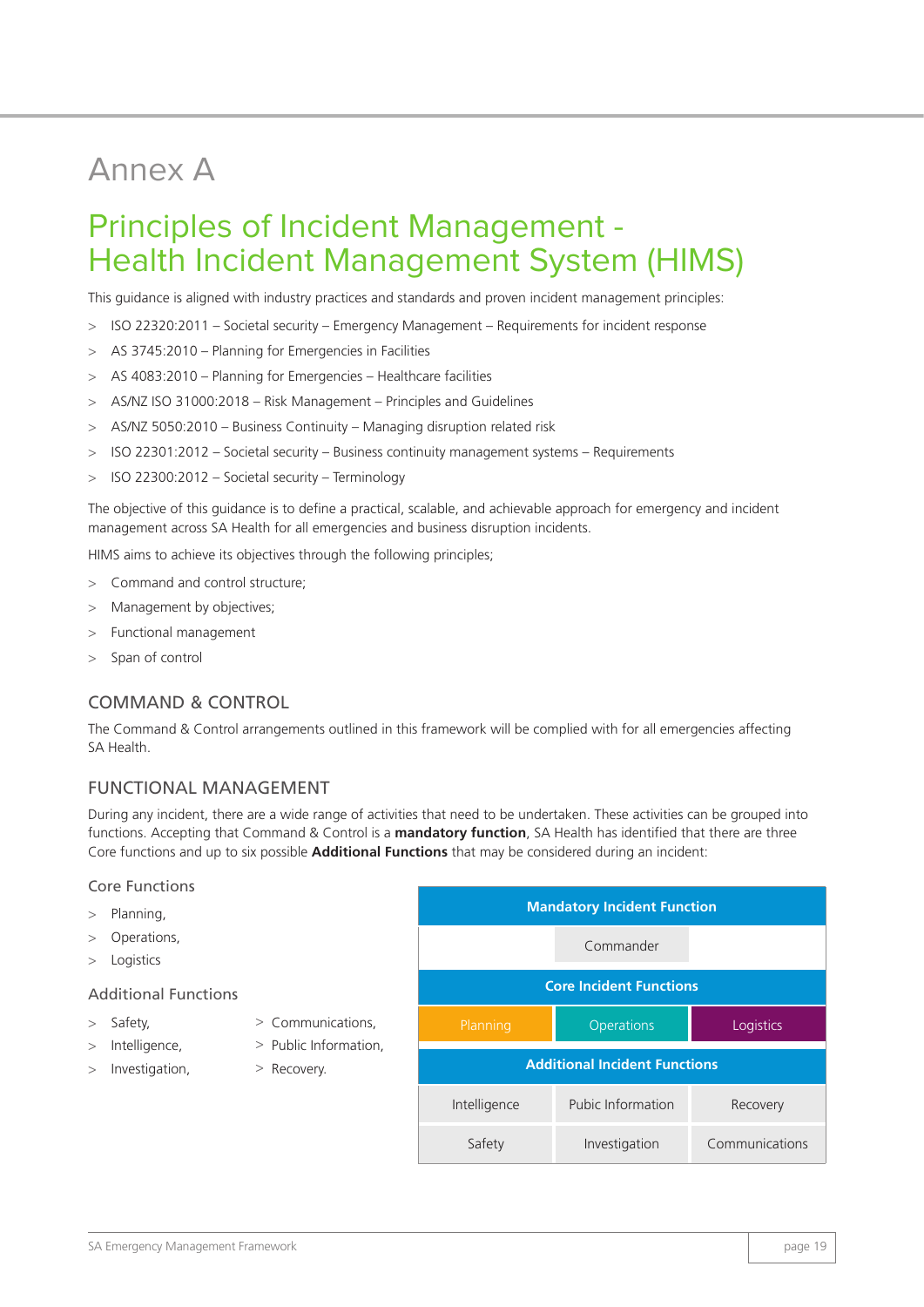# Span of Control

Span of control relates to the number of resources, individuals or groups that can be successfully supervised by one person. Effective and timely command and control can be compromised where span of control is exceeded, in this event the supervising person should consider delegating responsibility to others. A number of factors may affect span of control including capability of staff, similarity of task and volume of tasks and whilst these factors will affect the case specific determination, 1:5 could be considered an optimal span of control.

# Role & Responsibilities

## Commander

- The Incident Commander has overall responsibility for managing the Health related sites and resources in relation to an incident.
- > Key roles and responsibilities include (but not limited to);
	- Take charge and exercise leadership
	- Setting the incident objectives
	- Approving the Incident Action Plan
	- Providing a safe approach to the management of the incident,
	- Establish procedures to identify, communicate and manage risks

# Planning

- > Preparation and delivery of plans and strategies required to help manage and command the incident
- > Maintain a resource management system for all of the resources that have been impacted or deployed to the incident,
- > Manage intelligence and public information functions, unless they have been established as their own separate functions.

## **Operations**

- > Implement the Incident Action Plan
- > Manage operational response (and resources) at the Health site with the objective of;
	- Reducing the immediate hazard,
	- Saving lives and property,
	- Establishing situational command
	- Restoring normal conditions

## Logistics

- > Provide resource (human and/or physical) support to meet the incident needs;
- Manage activities and resources necessary to provide local support to the incident

## Communications

Support the Incident Commander with operational incident communications both internally and externally

## Safety

Support the Incident Commander with operational risk and safety issues.

## Intelligence

- > Collect information on the current and future situation,
- > Process information into accurate and timely intelligence,
- > Organise and display that intelligence so that it is relevant and accessible,
- > Focus activities so that critical intelligence needs are met and a shared to support decision making, planning and monitoring of the response.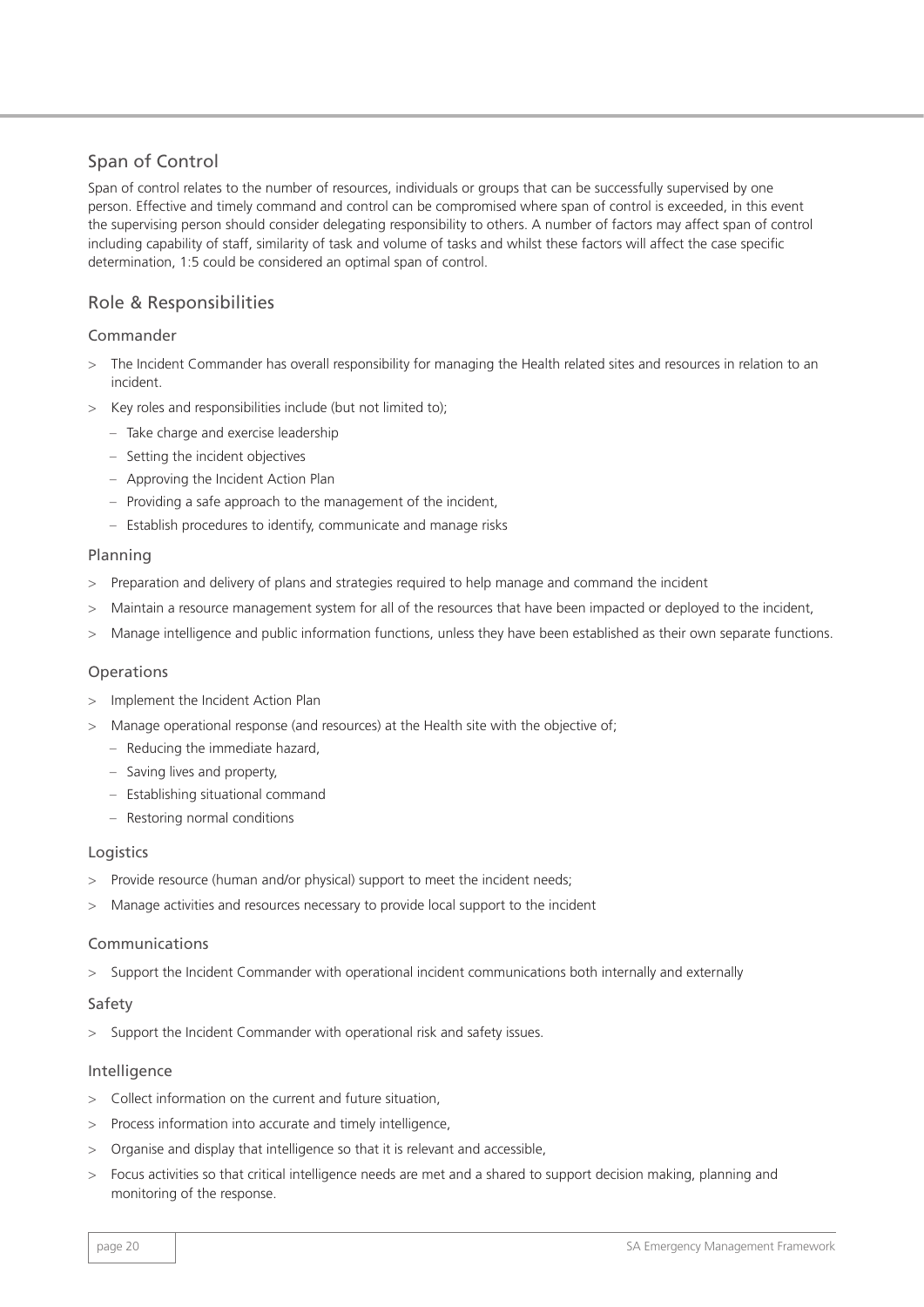#### Public Information

Provide oversight for the development and distribution of public and media information.

#### Recovery

> Provide a mechanism to commence returning to 'normal' operations within a Network or Service and can be initiated even whilst in a response phase.

Note: This describes the operational recovery is separate and distinct to the community recovery arrangements

#### Administrative Support

> Administrative Support roles are not identified as a formal incident function however in any environment, especially an escalating and complex incident, access to competent administrative support will improve efficiency and overall operations within any Incident Management environment. Personal and Executive Assistants to staff who undertake command roles may be valuable in undertaking administrative support duties in conjunction with the Commander.

# INCIDENT COMMAND CENTRES

Incident Command Centres (ICC) exists to support the gathering of incident and health related intelligence, command of SA Health resources during an emergency, facilitation of multi-agency cooperation and liaison with other levels of Health Command.

Incident Command Centres should be an environment where the relevant levels of command and incident management can assemble to undertake emergency operations. The size, location, internal configuration and capability of the Incident Command Centre will be relative to the size of the facility, size of the Health Service/LHN, likelihood of activation and whether it has to support both Site and LHN Command operations.

Ideally, the Incident Command Centre should contain (but not be limited to) the following requirements:

- > 2 access / egress doors into the environment,
- > Adequate ventilation and climate control especially at full operating capacity,
- > Emergency power feed
- > Adequate desk / bench workspace (and seating) for the required, identified number of operating personnel,
- > Local Area Network (LAN) and power outlets to supply workstations
- > Telephones (via PABX / internal access) to support the functional roles above to be supported
- > 1 x telephone (via ISDN / PTSN / external access)
- > GRN radio (optional)
- > Close access to a printer, ideally both networked and local access
- > Adequate supply of administrative supplies pens, pencils, paper, notebooks, log books, whiteboards, whiteboard markers, erasers etc)
- > Nearby staff welfare facilities toilets, kitchenette, first aid kit.

The triggers and authority for activating an Incident Command Centre will be determined by each Health Service and should be documented within the relevant plans. Escalation from a local/Health Service response to a whole of SA Health response is outlined in the notification and activation section above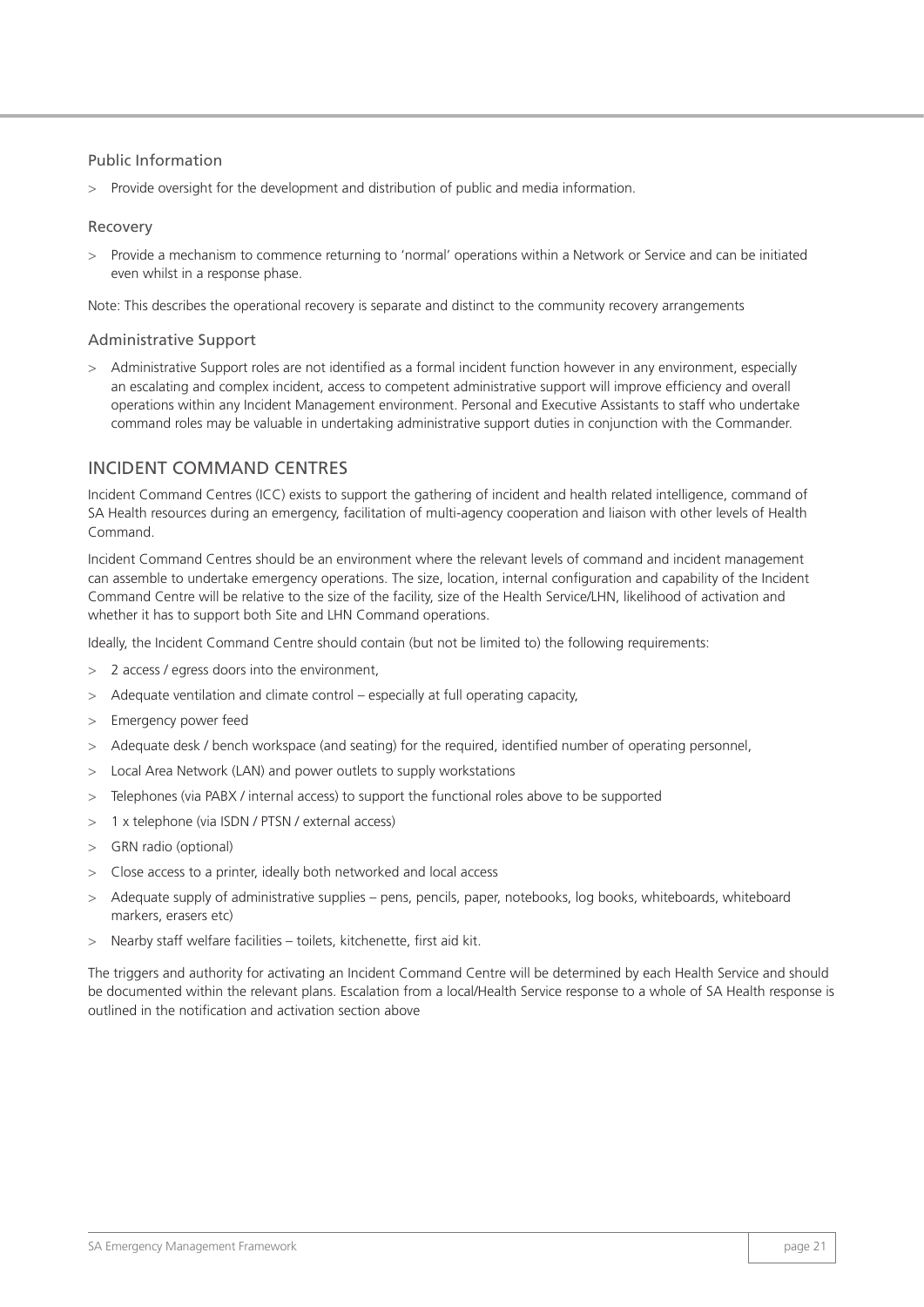#### RISK ASSESSMENT

Incident Commanders and their Incident Management Teams should maintain situational awareness and ensure they are identify, minimise and communicate risks as they arise. Risk information should be presented as it occurs as well as captured in the Incident Action Plan and log books. Dynamic risk assessments should be undertaken, particularly at a Bronze (operational) level to ensure that all persons involved with the response and recovery operations are safe.

## SAFETY & WELFARE

The Commander has responsibility for ensuring the safety and welfare of all those involved in the incident management team and the response to the emergency. This includes adequate shift lengths, access to amenities, suitable and safe work environment, drinking water and catering (where required).

# POST INCIDENT

Each Commander/Team Leader is responsible for ensuring a 'hot' debrief is undertaken with the available response and IMT personnel immediately after an incident, ensuring staff safety, welfare and support needs are met.

Network/Service Commanders are also responsible for conducting local/site formal debriefs within 2 weeks of the completion of the incident.

The Emergency Management Unit is to conduct the whole of Health Service debrief coordinated by the State Commander Health within three weeks of the completion of the incident

A debrief guideline document has been developed to assist Commanders/team leaders to conduct hot debriefs and more formal debriefs. Further information can be found in the SA Health Debrief Guidelines, due to be finalised due to be finalised in mid/late 2018.